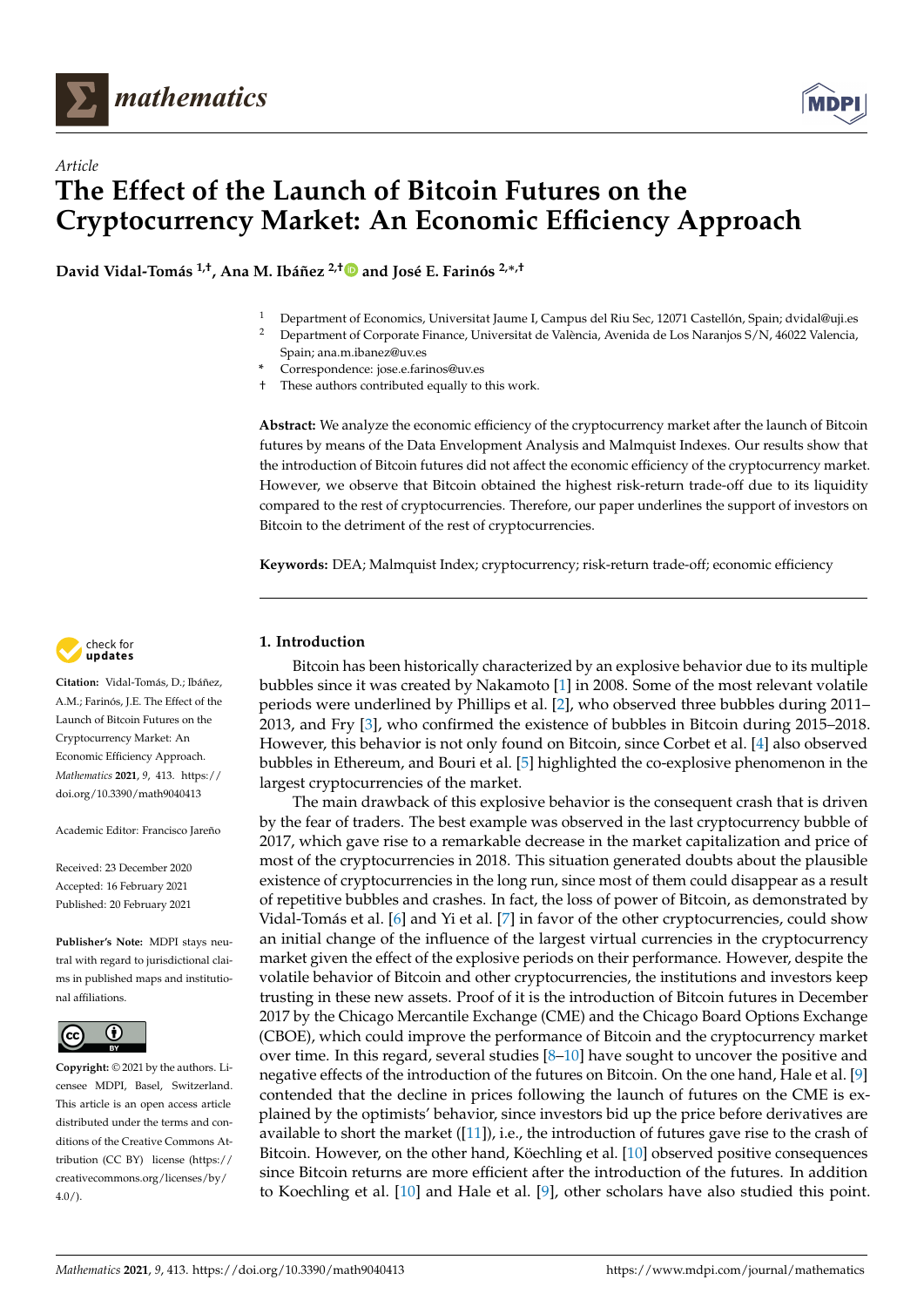For instance, Yaya et al. [\[12\]](#page-12-7) contended that the cryptocurrency market exhibited higher volatility persistence, and Kallinterakis and Wang [\[13\]](#page-12-8), observed that herding behavior among cryptocurrencies decreases after the introduction of futures in 2017. Although there are few studies that examine this issue in the cryptocurrency literature, the impact of futures trading on the underlying asset volatility has been traditionally debated both in the economic literature and among practitioners, underlining the relevance of our analysis. For instance, Edwards [\[14\]](#page-12-9) did not observe a significant increase in the S&P 500 index after the introduction of futures trading. Bologna and Cavallo [\[15\]](#page-12-10) showed that the introduction of stock index futures in the Italian stock market gave rise to a decrease of the stock market volatility. Nevertheless, it is also possible to find other studies, more focused on the Asian market, in which the futures trading increases spot portfolio volatility such as in Chang et al. [\[16\]](#page-12-11), who focused on the Nikkei 225 index, and Ryoo and Smith [\[17\]](#page-12-12), who examined the KOSPI 200 index.

To shed more light on the effects of the introduction of Bitcoin futures on spot prices, in this research we employ an approach based on the economic efficiency that allows us to examine not only the effects on Bitcoin but also the impact on the cryptocurrency market as a whole. More specifically, unlike informational efficiency [\[18–](#page-12-13)[22\]](#page-12-14), the economic efficiency of the cryptocurrency market (or any financial market) seeks to measure how efficient the market is in relation to the risk-return trade-off, which is a key variable in the classic theory of risky financial asset selection, based on the theory of expected utility [\[23\]](#page-12-15).

From this perspective, there are two general approaches for assessing economic efficiency: parametric and nonparametric. Parametric methods, such as the Stochastic Frontier Analysis (SFA), specify a parametric frontier, which accounts for stochastic error but require specific assumptions about the functional form on the frontier and the inefficiency term that may be inappropriate or very restrictive (such as half-normal or constant inefficiency over time). Incorporating a stochastic error, SFA allows for hypothesis testing. However, the disadvantage of this approach is the need of imposing an explicit functional form and distributional assumption of the error term. Hence, the SFA suffers from the problem of misspecification of the functional form, and potential inefficiency and multi-collinearity.

In contrast, the nonparametric model, such as the Data Envelopment Analysis (DEA) approach, does not impose a functional form on the frontier (the risk-return trade-off, in our case) and, hence, can accommodate wide-ranging behaviors. This method measures the efficiency as the quotient of outputs to inputs under the assumption that any economic agent wants outputs as high as possible and inputs as low as possible, giving rise to an increase of efficiency. In fact, one of the main advantages of DEA is the ability to deal with several inputs and outputs without demanding the precise relation between them, thus we can use a ratio of weighted outputs to weighted inputs. In this line, given that the usual variables in DEA are such that "more is better for outputs, and less is better for inputs" [\[24\]](#page-12-16), the indicators preferred to have a greater value are treated as outputs, and the indicators with preferably small values are treated as inputs.

Considering these arguments, we employ the DEA technique for estimating the economic efficiency of a sample of cryptocurrencies and its change after the introduction of Bitcoin futures through the computation of Malmquist indexes. We follow classical financial theory to choose the appropriate comparison criteria in which the investors prefer higher returns and are risk averse [\[25\]](#page-12-17), thus, variables connected with returns are outputs and variables connected with financial risk are inputs. In terms of DEA, the most efficient cryptocurrency will be the one that obtain a greater quotient of weighted outputs (returns) to weighted inputs (risk) compared to the rest of cryptocurrencies, i.e., the best risk-return trade-off.

As stated before, given that DEA is a non-parametric technique, it does not allow for random errors and does not have any statistical foundation, hence making it inadequate for testing statistical significance of the estimated distance functions. This inability to allow for random error has induced many authors to label it as deterministic. To solve this problem, Simar and Wilson [\[26\]](#page-12-18) defined a statistical model which allows for the determination of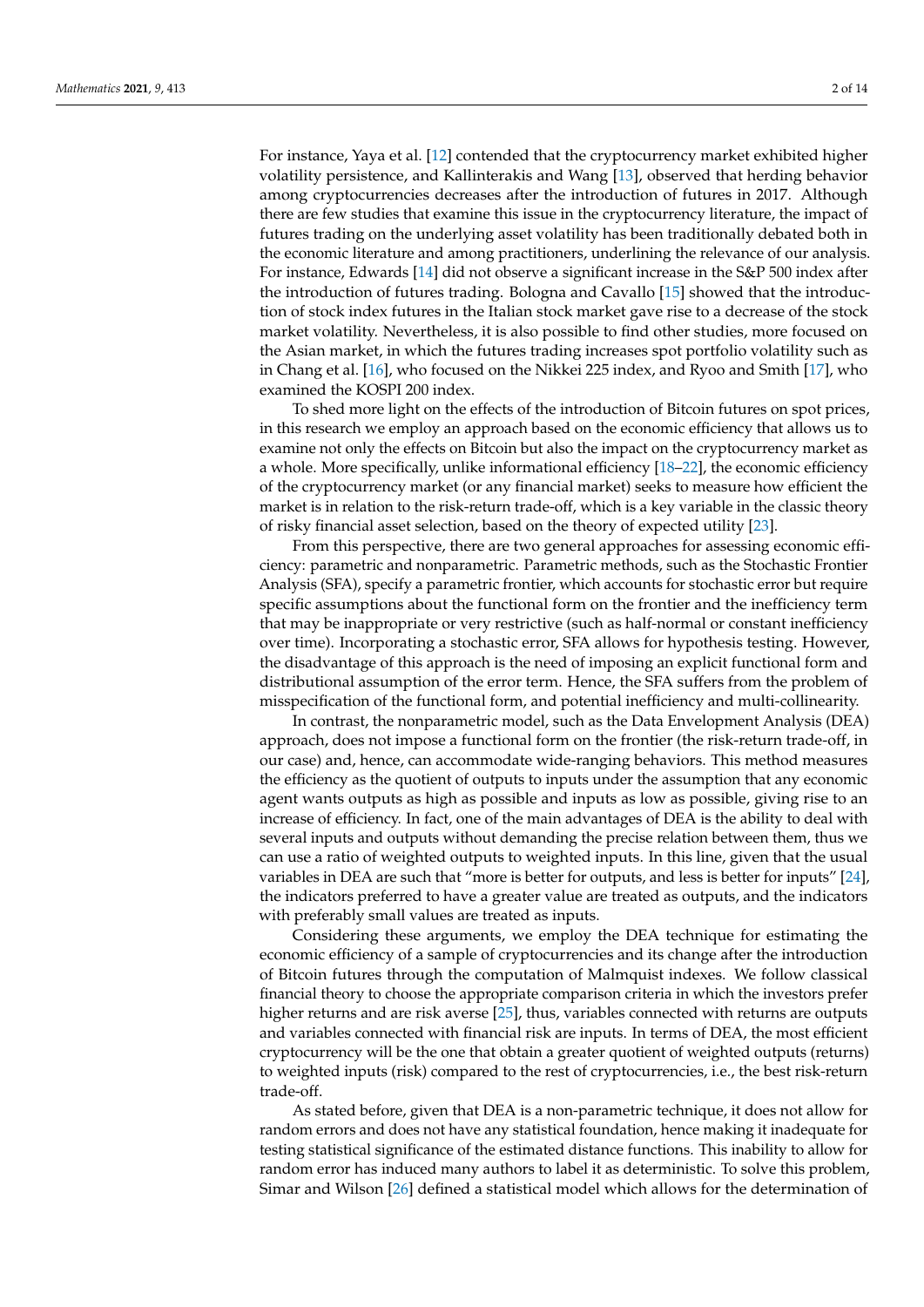the statistical properties of the non-parametric estimators in the multi-input and multioutput case, and hence for constructing confidence intervals for DEA efficiency scores. This possibility was first introduced by Efron [\[27\]](#page-12-19) through the bootstrap technique (see also Efron and Tibshirani [\[28\]](#page-12-20)), a computer-intensive technique essentially based on the idea of approximating the unknown statistic's sampling distribution of interest by extensively resampling from an original sample, and then using this simulated sampling distribution to perform inference in complex problems. In a later study, ref [\[29\]](#page-12-21) demonstrated that the bootstrap technique can also be employed to estimate confidence intervals for Malmquist indices and its components. The most important practical implication of their conclusion is that statistical inference becomes possible for Malmquist indices. Therefore, we can evaluate whether the cryptocurency market significantly changed (improved) its economic efficiency after the launch of Bitcoin futures. In other words, it allows us to assess which cryptocurrencies provide investors with higher returns, given different measures of risk.

This paper makes several contributions to the literature. On the one hand, to the best of our knowledge, this is the first study that analyzes the economic efficiency in the cryptocurrency market, by means of the DEA approach, since other studies focused on different financial areas such as the management of public funds [\[30,](#page-12-22)[31\]](#page-12-23) or the measurement of mutual fund performance [\[32](#page-12-24)[–34\]](#page-12-25). It is also possible to find different studies focused on traditional stock markets, such as Ismail et al. [\[35\]](#page-12-26) (Malaysian stock market), Lim et al. [\[36\]](#page-12-27) (Korean stock market) and Lopes et al. [\[37\]](#page-12-28) (Brazilian stock market), which examined the effectiveness of DEA model on portfolio selection for investors.) On the other hand, compared to most of the literature on Bitcoin, which is focused on the informational efficiency [\[10,](#page-12-4)[20\]](#page-12-29), our study is based on the concept of economic efficiency. Finally, and related to Bitcoin futures literature [\[8,](#page-12-3)[10\]](#page-12-4), we observed that, despite the decrease in Bitcoin price after December 2017, Bitcoin is still the most robust cryptocurrency in terms of liquidity regardless of its bubbles and crashes, which could be related to the confidence of investors and institutions as a consequence of the launch of Bitcoin futures.

The rest of the paper is organized as follows. In Section [2,](#page-2-0) we describe the data and the variables considered as inputs and outputs of the model. In Section [3,](#page-4-0) we explain the methodology used to measure the economic efficiency of the cryptocurrency market. In Section [4,](#page-7-0) we report the results of our paper. Finally, we summarize the main contributions of this study in Section [5.](#page-11-4)

#### <span id="page-2-0"></span>**2. Data and Variables**

The initial sample of cryptocurrencies (CCs hereafter) was sourced from BraveNew-Coin database and consisted of 86 digital currencies that were trading from January 1, 2016 to November 30, 2018, i.e., we focused on long-lived cryptocurrencies. For all these virtual currencies we had daily exchange rates to dollar and the daily dollar volume. In order to examine whether there is a significant difference in the economic relative efficiency of the cryptocurrency market as a consequence of the launch of Bitcoin future market in December 2017, we employed two symmetric periods: a pre-launch period of 11 months from January 1, 2017 to November 30, 2017; and a post-launch period of 11 months from January 1, 2018 to November 30, 2018.

Concerning the selection of variables, the classical financial portfolio theory, which began with the mean-variance model proposed by Markowitz [\[25\]](#page-12-17), states that the main determinant of asset performance is its level of risk, measured in this context by the variance of the assets' return. However, nowadays, due to the properties shown by the distribution functions of the returns, the use of alternative risk variables, other than variance, is expanding. Recent findings in risk theory suggest that quantile based measures are suitable for measuring risk. These measures behave properly for asymmetric distributions with both skewness and fat tails. Specifically, the Value-at-Risk (VaR) and the Conditional Value-at-Risk (CVaR), or Expected Shortfall, have increased in importance as risk measures since Basel II, being used in portfolio management models ([\[38–](#page-12-30)[40\]](#page-12-31) among others). For a given confidence level and a specific time horizon, the VaR of an investment is defined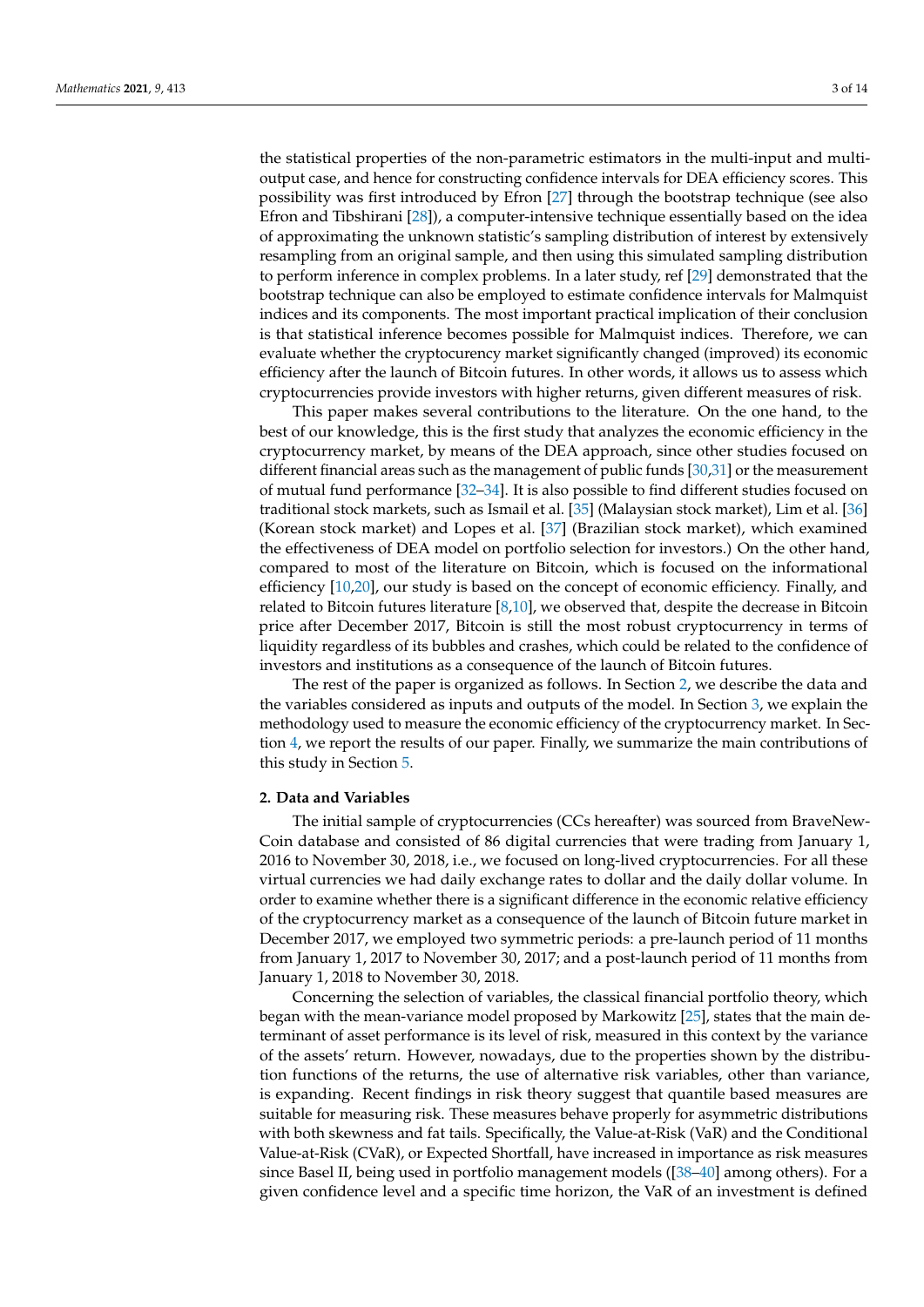as the maximal loss expected to incur at the confidence level by holding the asset over a given time horizon. CVaR, otherwise, is defined as the conditional expectation of losses above VaR in a set period and at a given confidence level. In contrast to the VaR, which has shown certain properties that makes it an inconsistent measure of risk [\[41\]](#page-12-32), the CVaR is currently presented as a coherent measure of risk.

In this line, there is also an increasing interest in the financial literature on the relationship between liquidity and asset returns. A great number of studies on asset pricing focuses on the illiquidity premium of stock returns. Some classic examples of this literature are Amihud and Mendelson [\[42\]](#page-12-33) and Brennan and Subrahmanyam [\[43\]](#page-13-0).

Given the existing literature, we chose four measures to describe the financial risk of CCs (inputs in DEA terminology), classified according to two types of risk: risk related to the distribution of returns and risk connected with illiquidity. The former type included the standard deviation (SD) for return volatility and Expected Shortfall (or CVaR) for probability of loss. The latter encompassed [\[44\]](#page-13-1)'s illiquidity ratio (ILLIQ) and the number of days without trading with respect the total number of days in the time span (Zerovol). Finally, we measured returns (the output variable in DEA) as gross returns, since DEA models (and solvers) are developed for nonnegative data.

The gross return on day *t* for cryptocurrency *i* was computed as 1 plus the simple net returns on day *t* (*Ri*,*<sup>t</sup>* ),

$$
1 + R_{i,t} = \frac{P_{i,t}}{P_{i,t-1}},
$$
\n(1)

where  $P_{i,t}$  and  $P_{i,t-1}$  are the price on day *t* an  $t-1$  for cryptocurrency *i*, respectively. For each 11-month period under study we employed as output the average daily gross return.

The CVaR for CC *i* in the sample was computed by generating an empirical distribution function from the historical return data over each 11-month period under analysis using bootstrap. This empirical distribution function was derived by considering 2000 random draws from the 334 daily simple net returns for every period and cryptocurrency. From the empirical distribution function, the CVaR was calculated as the mean of all those returns that were not larger than the percentile 5 of the distribution function. CVaR is expressed in absolute terms.

The Amihud's illiquidity ratio for CC *i* (*ILLIQ<sup>i</sup>* ) was computed over each period as follows,

$$
ILLIQ_i = \frac{1}{D} \sum_{t=1}^{D} \frac{|R_{i,t}|}{V_{i,t}}
$$
 (2)

where  $V_{i,t}$  denotes the dollar volume on day  $t$  for cryptocurrency  $i$ , and  $D$  is the number of days with observations in each 11-month period. The illiquidity ratio is expressed multiplied by a scaling factor of  $10^6$ .

Table [1](#page-4-1) reports descriptive statistics for the cross-section of the initial sample of cryptocurrencies. According to Table [1,](#page-4-1) our initial sample of virtual currencies showed extreme values for some of the variables, particularly for those proxies of illiquidity risk (i.e., ILLIQ and Zerovol). Since the efficiency obtained from DEA is a relative efficiency score as compared to other DMUs (cryptocurrencies), it is sensitive to sampling variation. The deterministic nature of DEA models implies that efficiency measured using standard DEA models can be contaminated by outliers. As discussed by Stolp [\[45\]](#page-13-2), the existence of outliers involves a problem for DEA in a similar way than in statistics or econometrics. In this context, as Table [1](#page-4-1) shows extreme values for illiquidity proxies, we performed the median absolute deviation (MAD) procedure [\[46\]](#page-13-3) for each of the proxies in order to detect (and remove) extreme observations.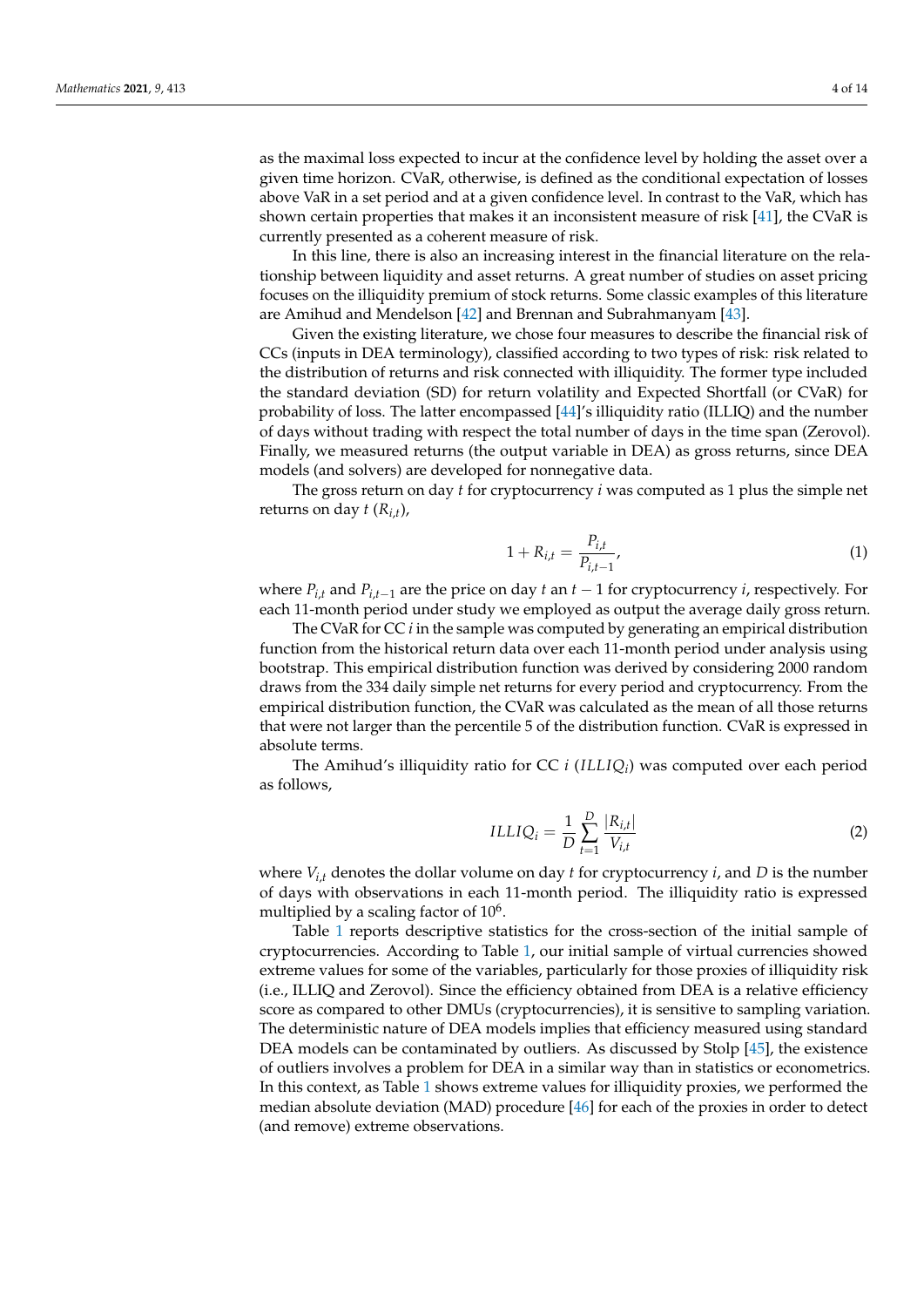|                                                                | <b>Gross Return</b> | <b>SD</b> | <b>CVaR</b> | <b>ILLIO</b> | Zerovol |  |  |  |
|----------------------------------------------------------------|---------------------|-----------|-------------|--------------|---------|--|--|--|
| Panel A: First sub-period before the launch of Bitcoin futures |                     |           |             |              |         |  |  |  |
| Mean                                                           | 1.0223              | 0.1799    | 0.2329      | 0.0014       | 0.0066  |  |  |  |
| Median                                                         | 1.0163              | 0.1320    | 0.1966      | 0.0000       | 0.0000  |  |  |  |
| <b>Standard Deviation</b>                                      | 0.0210              | 0.1802    | 0.1062      | 0.0051       | 0.0271  |  |  |  |
| Kurtosis                                                       | 15.1467             | 27.9163   | 2.7805      | 23.8358      | 24.2520 |  |  |  |
| Asymmetry                                                      | 3.6192              | 4.7189    | 1.7711      | 4.7080       | 4.8666  |  |  |  |
| Min                                                            | 1.0012              | 0.0450    | 0.1035      | 0.0000       | 0.0000  |  |  |  |
| Max                                                            | 1.1377              | 1.4229    | 0.6027      | 0.0342       | 0.1737  |  |  |  |
| Panel B: Second sub-period after the launch of Bitcoin futures |                     |           |             |              |         |  |  |  |
| Mean                                                           | 1.0010              | 0.1290    | 0.2120      | 0.0010       | 0.0080  |  |  |  |
| Median                                                         | 0.9970              | 0.0850    | 0.1890      | 0.0000       | 0.0000  |  |  |  |
| <b>Standard Deviation</b>                                      | 0.0190              | 0.1740    | 0.0840      | 0.0060       | 0.0280  |  |  |  |
| Kurtosis                                                       | 45.8410             | 50.2900   | 8.2490      | 66.0960      | 32.2040 |  |  |  |
| Asymmetry                                                      | 6.2210              | 6.6460    | 2.2890      | 7.8060       | 5.2880  |  |  |  |
| Min                                                            | 0.9910              | 0.0300    | 0.0500      | 0.0000       | 0.0000  |  |  |  |
| Max                                                            | 1.1480              | 1.5230    | 0.6460      | 0.0500       | 0.2070  |  |  |  |

<span id="page-4-1"></span>**Table 1.** Descriptive statistics of variables used for the initial sample of 86 cryptocurrencies.

After detecting and removing extreme observations, ILLIQ variable was the one that caused the greatest number of cryptocurrencies removals. Table [2](#page-4-2) reports descriptive statistics for the cross-section of the final cryptocurrency sample after adjusting the sample size because of these outliers. Note that all the virtual currencies in the final sample traded at least 1 day in the periods under study, consequently Zerovol did not show variability. Therefore, we excluded this variable as an input in the analysis. The cryptocurrency final sample was made up of 43 currencies. This implies that 50% of the cryptocurrencies in the initial sample failed to provide enough liquidity, thus they could not be used as means of exchange.

<span id="page-4-2"></span>**Table 2.** Descriptive statistics of variables used for the cryptocurrency final sample after outlier detection and removal. The final sample is made up of 43 currencies.

|                                                                | <b>Gross Return</b>                                            | <b>SD</b> | <b>CVaR</b> | <b>ILLIO</b> | Zerovol |  |  |
|----------------------------------------------------------------|----------------------------------------------------------------|-----------|-------------|--------------|---------|--|--|
| Panel A: First sub-period before the launch of Bitcoin futures |                                                                |           |             |              |         |  |  |
| Mean                                                           | 1.0147                                                         | 0.1107    | 0.1730      | 0.0000       | 0.0000  |  |  |
| Median                                                         | 1.0135                                                         | 0.1060    | 0.1735      | 0.0000       | 0.0000  |  |  |
| <b>Standard Deviation</b>                                      | 0.0051                                                         | 0.0345    | 0.0265      | 0.0000       | 0.0000  |  |  |
| Kurtosis                                                       | 2.3971                                                         | 10.1619   | 0.5257      | 5.0867       |         |  |  |
| Asymmetry                                                      | 1.3718                                                         | 2.3628    | $-0.1273$   | 2.3430       |         |  |  |
| Min                                                            | 1.0070                                                         | 0.0450    | 0.1035      | 0.0000       | 0.0000  |  |  |
| Max                                                            | 1.0313                                                         | 0.2694    | 0.2372      | 0.0000       | 0.0000  |  |  |
|                                                                | Panel B: Second sub-period after the launch of Bitcoin futures |           |             |              |         |  |  |
| Mean                                                           | 0.9959                                                         | 0.0778    | 0.1708      | 0.0000       | 0.0000  |  |  |
| Median                                                         | 0.9956                                                         | 0.0778    | 0.1722      | 0.0000       | 0.0000  |  |  |
| <b>Standard Deviation</b>                                      | 0.0027                                                         | 0.0151    | 0.0294      | 0.0000       | 0.0000  |  |  |
| Kurtosis                                                       | 0.9023                                                         | 2.7633    | 1.2091      | 6.8919       |         |  |  |
| Asymmetry                                                      | 0.5675                                                         | 0.8059    | $-0.0023$   | 2.6496       |         |  |  |
| Min                                                            | 0.9908                                                         | 0.0422    | 0.0984      | 0.0000       | 0.0000  |  |  |
| Max                                                            | 1.0038                                                         | 0.1292    | 0.2580      | 0.0000       | 0.0000  |  |  |

# <span id="page-4-0"></span>**3. Methodology**

*3.1. Measuring Efficiency Changes through the Malmquist Index*

The Malmquist index, pioneered by Caves et al. [\[47\]](#page-13-4) and developed further by Färe et al. [\[48\]](#page-13-5) relies on distance functions. In particular, the output orientation Malmquist indices were used in this study.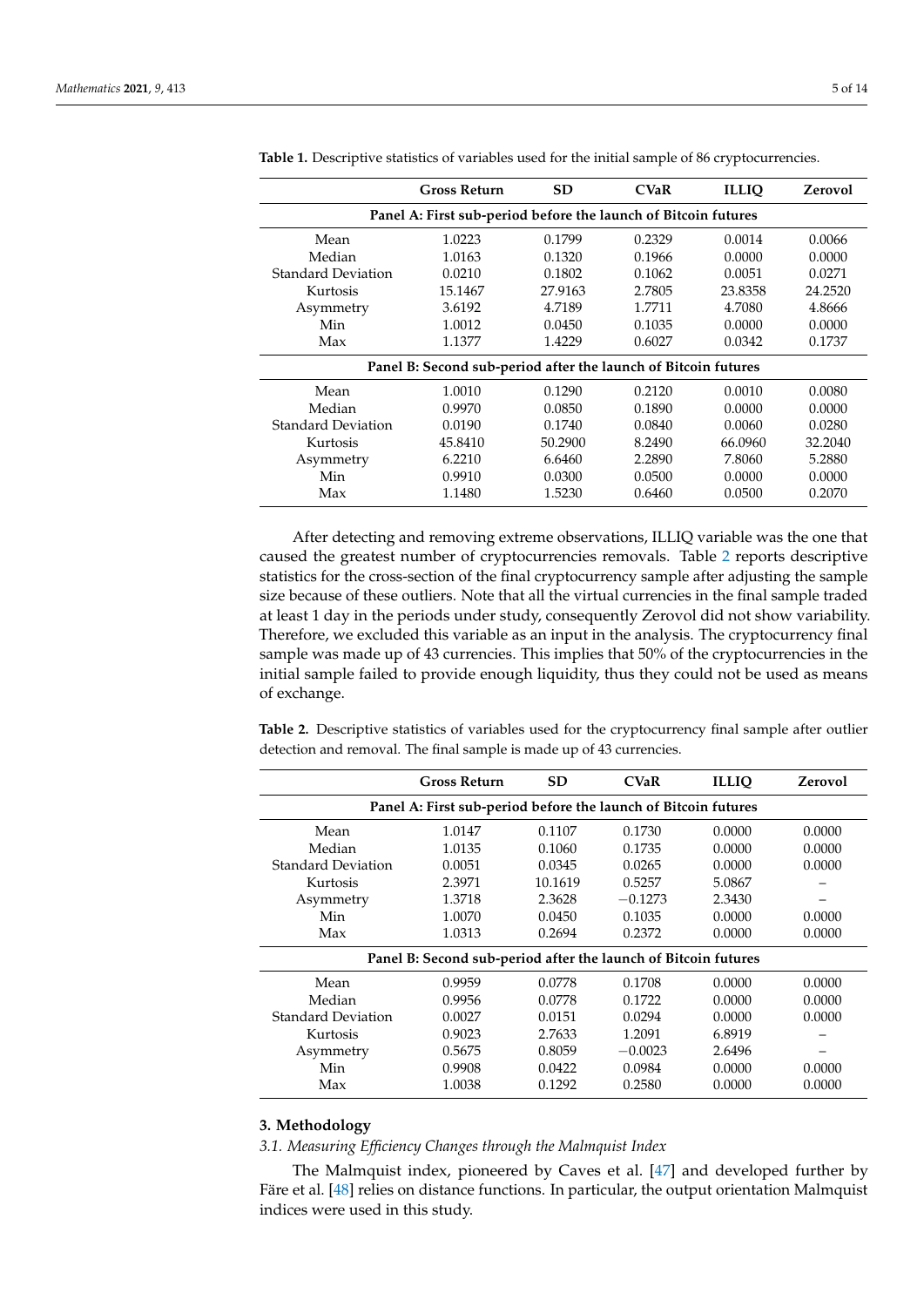To measure efficiency change between periods  $t_1$  and  $t_2$ , consider a generic Decision Making Unit (DMU hereafter) that produces *y* outputs using *x* inputs over *T* time periods. In the DEA approach, a DMU in period  $t_1$  employs input  $x_{t_1}$  to produce output  $y_{t_1}$ , whereas in period  $t_2$  quantities of input and output are  $x_{t_2}$  and  $y_{t_2}$ , respectively. In our case, DMUs are the cryptocurrencies, so that in each 11-month period we analyse the return (output) achieved given a risk level (input) for every CC, that is, the change in CCs risk-return trade-off frontier.

Accordingly in the DEA method the production-possibilities set at period *t* is:

$$
S_t = \{(x, y) \mid x \text{ can produce } y \text{ at period } t\},\tag{3}
$$

where *x* is an input vector,  $x \in \mathbb{R}^n_+$  and *y* is an output vector,  $y \in \mathbb{R}^m_+$  at period *t*. This can be described in terms of its sections. For example:

$$
y_{t_2}(x_{it_1}) = \{ y \in \mathbb{R}^m_+ \mid (x, y) \in S_t \}
$$
 (4)

is its corresponding output feasibility set. Based on Shephard [\[49\]](#page-13-6), the output distance function for a generic CC at period  $t_1$  is:

<span id="page-5-0"></span>
$$
D_{t_1}(x_{t_1}, y_{t_1}) = D_{t_1|t_1} = inf\{\theta \in \mathbb{R}: (x_{t_1}, y_{t_1}/\theta) \in S_{t_1}\} = \left(sup\{\theta \in \mathbb{R}: (x_{t_1}, \theta y_{t_1}) \in S_{t_1}\}\right)^{-1},
$$
\n(5)

where  $(x_{t_1}, y_{t_1})$  is the vector in  $\mathbb{R}^{n+m}_+$  made up of the generic CC inputs (risk measures) and outputs (gross return), and the quotient (product) in the vector  $y_{t_1}/\theta\left(\theta y_{t_1}\right)$  is defined in relation to all its components. The same applies to  $D_{t_2}(x_{t_2}, y_{t_2})$ . Equation [\(5\)](#page-5-0) refers to the output distance function, being the inverse of the Farrell [\[50\]](#page-13-7) output-oriented measure of technical efficiency. Note that  $D_t(x_t, y_t) \leq 1$  as long as  $(x_t, y_t) \in S_t$ , which holds for both  $t_1$ and *t*2.

Two additional distance functions are needed to be defined in order to compute the Malmquist index. Thus, distance in Equation [\(6\)](#page-5-1) and distance in Equation [\(7\)](#page-5-2) measure the maximum proportional change in outputs required to make  $(x_{t_2}, y_{t_2})$  feasible in relation to the technology at  $t_1$  and  $(x_{t_1}, y_{t_1})$  feasible in relation to the technology at  $t_2$ , respectively.

<span id="page-5-1"></span>
$$
D_{t_1}(x_{t_2}, y_{t_2}) = D_{t_1|t_2} = \inf \{ \theta \in \mathbb{R} : (x_{t_2}, y_{t_2}/\theta) \in S_{t_1} \}
$$
(6)

<span id="page-5-2"></span>
$$
D_{t_2}(x_{t_1}, y_{t_1}) = D_{t_2|t_1} = \inf \{ \theta \in \mathbb{R} : (x_{t_1}, y_{t_1}/\theta) \in S_{t_2} \}
$$
(7)

Following Caves et al. [\[47\]](#page-13-4), the Malmquist index between periods  $t_1$  and  $t_2$  ( $t_1 < t_2$ ) can be defined as:

<span id="page-5-3"></span>
$$
M_i(t_1, t_2) = \sqrt{\left(\frac{D_{it_1|t_2}}{D_{it_1|t_1}}\right)\left(\frac{D_{it_2|t_2}}{D_{it_2|t_1}}\right)}
$$
(8)

which is the geometric mean of the output-based Malmquist indices for periods  $t_1$  and  $t_2$ . If  $M > 1$ , there has been positive total factor change between periods  $t_1$  and  $t_2$ . If  $M < 1$ , there have been negative changes in the total factor.  $M = 1$  indicates no change.

As the possibility set  $S_t$  is never observed (Simar and Wilson [\[29\]](#page-12-21)) all distances defined above are unobserved. Hence, the Malmquist index, Equation [\(8\)](#page-5-3), is estimated with the nonparametric DEA method that uses linear programming to construct a piecewise frontier that envelops all data points (Charnes et al. [\[51\]](#page-13-8)). DEA method avoids misspecification errors and allows investigating a multi-output, multi-input case simultaneously. Therefore, we considered the following linear programming model for cryptocurrency *i* (*i* = 1,. . . , *L*):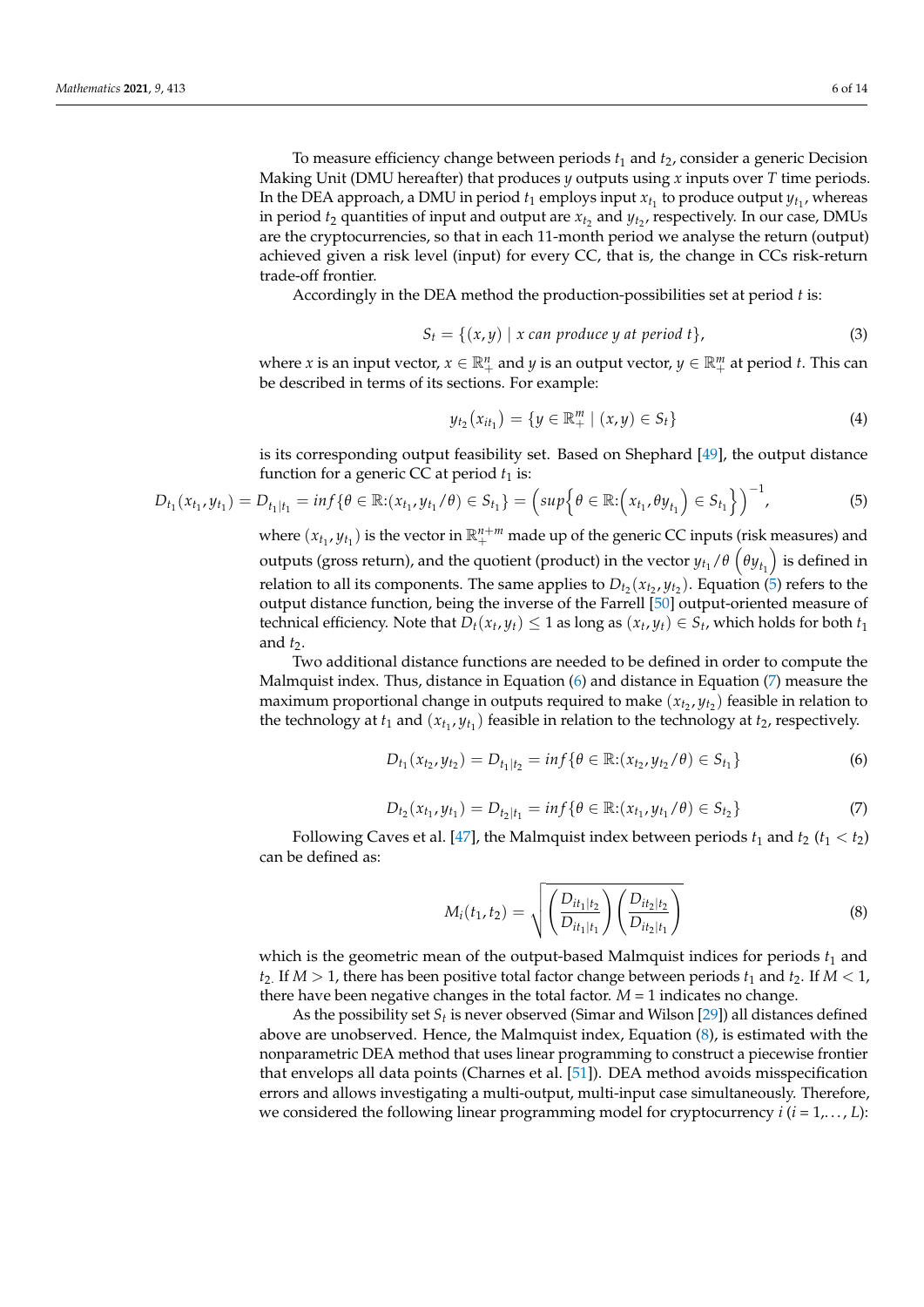$$
\left[\hat{D}_{it_1|t_1}\right]^{-1} = \max \theta \, s.t.
$$
\n
$$
\theta y_{imt_1} \le \sum_{j=1}^{L} \lambda_{jt_1} y_{mjt_1}, \, m = 1, \dots, M
$$
\n
$$
\sum_{j=1}^{L} \lambda_{jt_1} x_{jnt_1} \le x_{imt_1}, \, n = 1, \dots, N
$$
\n
$$
\lambda_{it_1} \ge 0, \, i = 1, \dots, L
$$
\n(9)

<span id="page-6-0"></span>where  $\lambda_{t_1} = (\lambda_{1t_1}, \dots, \lambda_{Lt_1})'$  is a vector of weights, which represent the weighting of each analyzed cryptocurrency in the composition of the efficient frontier. Linear programming model, Equation [\(9\)](#page-6-0), calculates the distances  $\hat{D}_{it_1|t_1}$ , i.e.,  $\hat{D}_{it_1}(x_{it_1},y_{it_1})$ . Substituting  $t_1$  with  $t_2$  in Equation [\(9\)](#page-6-0),  $\hat{D}_{it_2|t_2}$  is computed.

We estimated the mixed-period cases (Equations  $(6)$  and  $(7)$ ) with two additional linear programming models. Thus, for each *i* cryptocurrency we compute the model from Equation [\(10\)](#page-6-1).

$$
\left[\hat{D}_{it_1|t_2}\right]^{-1} = \max \theta \, s.t.
$$
\n
$$
\theta y_{imt_2} \le \sum_{j=1}^{L} \lambda_{jt_1} y_{mjt_1}, \, m = 1, \dots, M
$$
\n
$$
\sum_{j=1}^{L} \lambda_{jt_1} x_{jnt_1} \le x_{int_2}, \, n = 1, \dots, N
$$
\n
$$
\lambda_{it_1} \ge 0, \, i = 1, \dots, L
$$
\n(10)

<span id="page-6-1"></span>Thus, the reference to which  $(x_{it_2}, y_{it_2})$  is evaluated is constructed from observations in  $t_1$ . As in the model from Equation [\(9\)](#page-6-0),  $\hat{D}_{it_2|t_1}$  is computed reversing  $t_1$  and  $t_2$  in Equation [\(10\)](#page-6-1). In this research we considered the Malmquist index in terms of constantreturns-to-scale (CRS) distance functions. An interesting feature of CRS is that results are invariable; the linear programming models are solved under either the input- or outputoriented approaches.

Finally, in terms of interpretation,  $\hat{D}_{it|t} = 1$  indicates that *i*th cryptocurrency lies on the boundary of the virtual currency set of period *t* and is, therefore, efficient. The other cryptocurrencies with scores below unity  $(\hat{D}_{it}|t} < 1)$  will be inefficient, achieving less output (return) at given input levels (risk).

#### *3.2. Constructing Confidence Intervals for the Malmquist Index*

In order to estimate the Malmquist index from the linear programming model for every cryptocurrency, Equation [\(10\)](#page-6-1), we computed changes in the economic efficiency of the cryptocurrency market after the launch of Bitcoin futures, in December 2017. However, given our main aim, this information was not enough. We needed to know if those changes (if any) were statistically significant (or not). Therefore, we needed to construct confidence intervals at desired levels of significance. To do this, we used the bootstrapping method, which allowed us to resolve one important problem of DEA methodology. In particular, the shortcoming of DEA is that the results may be affected by sampling variation in the sense that distances to the frontier are underestimated if the best performers in the population are not included in the sample. To account for this, Simar and Wilson [\[26](#page-12-18)[,29\]](#page-12-21) proposed a bootstrapping method, allowing the construction of confidence intervals for DEA efficiency scores, which relies on smoothing the empirical distribution. The rationale behind bootstrapping is to simulate a true sampling distribution by mimicking a data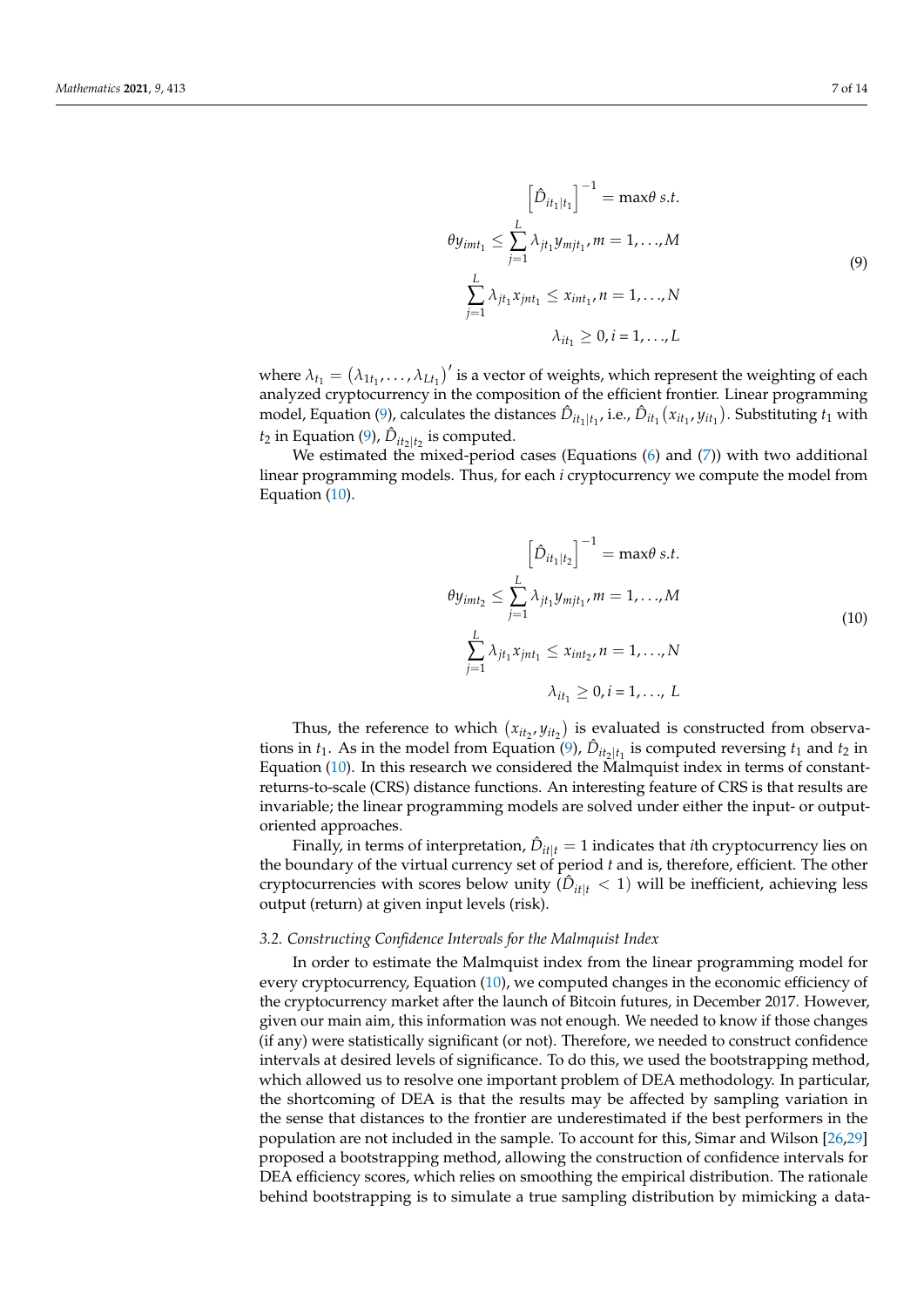generating process, here the outputs from DEA. The procedure relies on constructing a pseudo data set and re-estimating the DEA model with this new data set. Repeating the process many times allows to achieve a good approximation of the true distribution of the sampling. At any rate, Simar and Wilson [\[52\]](#page-13-9) highlighted that the biggest problem when bootstrapping in frontier models is that of consistently mimicking the data-generating process. The main reason underlying this problem is that distance estimation values are close to unity. As a result, resampling directly from the original data (naive bootstrap) will provide an inconsistent bootstrap estimation of the confidence intervals. To overcome this problem, Simar and Wilson [\[29,](#page-12-21)[52\]](#page-13-9) proposed a smoothed bootstrap procedure adapted from a univariate reflection method by Silverman [\[53\]](#page-13-10). This method is founded on the idea of "reflecting" the probability mass lying beyond unity where, in theory, no probability mass should exist.

Simar and Wilson [\[29\]](#page-12-21) adapted the procedure to the case of Malmquist index derived using DEA in order to account for possible temporal correlation arising from the panel data characteristic. They proposed a consistent method using a bivariate kernel density estimate that accounts for the temporal correlation via the covariance matrix of data from adjacent years. The set of bootstrap Malmquist indices provided by this procedure allows to account for the bias and to construct confidence intervals. On the whole, this process can be summarized as follows:

- 1. Calculate the Malmquist index  $\hat{M}_i(t_1, t_2)$  for each DMU  $i = 1, ..., L$ , by solving the DEA programming models.
- 2. Compute a pseudo data set  $\{(x_{it}^*, y_{it}^*); i = 1, \ldots, L; t = 1, 2\}$  to form the reference bootstrap technology using bivariate kernel density estimation and the adaptation of the reflection method proposed by Simar and Wilson [\[29\]](#page-12-21).
- 3. Compute the bootstrap estimate of the Malmquist index for each DMU,  $\hat{M}_{ib}^*(t_1, t_2)$ , by applying the original estimators to the pseudo sample obtained in step 2.
- 4. Repeat steps 2–3 a large number of times (*B*) in order to provide a set of estimates  $\{\hat{M}_{i1}^*(t_1, t_2), \ldots, \hat{M}_{iB}^*(t_1, t_2)\}$ . Simar and Wilson [\[26\]](#page-12-18) recommend a value of B = 2000.
- 5. Construct the confidence intervals for the Malmquist indices.

With the information provided in step 5, it is possible to observe whether growth (or decline) measured by the Malmquist index is significant, i.e., it is greater than (or less than) unity at the desired significance levels.

#### <span id="page-7-0"></span>**4. Results**

Table [3](#page-8-0) shows the results obtained from the 43 optimization programmes (one per cryptocurrency) in Equation [\(9\)](#page-6-0), where the distances  $\hat{D}_{it_1|t_1}$ , i.e.,  $\hat{D}_{it_1}(x_{it_1}, y_{it_1})$ , correspond to the pre-launch period and  $\hat{D}_{it_2|t_2}$ , i.e.,  $\hat{D}_{it_2}(x_{it_2}, y_{it_2})$ , correspond to the post-launch period. When all the proxy measures to risk (standard deviation (SD), Expected Shortfall (CVaR) and Amihud's illiquidity ratio (ILLIQ)) were employed as inputs, we found that only 1 out of 43 cryptocurrencies was efficient in the post-launch period, i.e., Bitcoin was the only cryptocurrency that exhibited an efficiency score equal to 1. Therefore, Bitcoin formed the best practice frontier since we obtained the highest remuneration (return) given its level of risk, compared to the rest of cryptocurrencies.

As Bitcoin stood out for being a highly liquid cryptocurrency, we reran the above estimations but excluding our proxy for the illiquidity (the Amihud's illiquidity ratio) in order to remove any possible bias in the results. We observed the same outcome, thus, Bitcoin forms the best practice frontier.

In the post–launch period, we found that 2 out of 43 cryptocurrencies were efficient regardless of the risk proxies we employed as inputs, since Bitcoin and Unobtanium obtained efficiency scores equal to 1. This is an interesting result, as both cryptocurrencies exhibited the highest remuneration to their risk level compared to the other cryptocurrencies in our sample.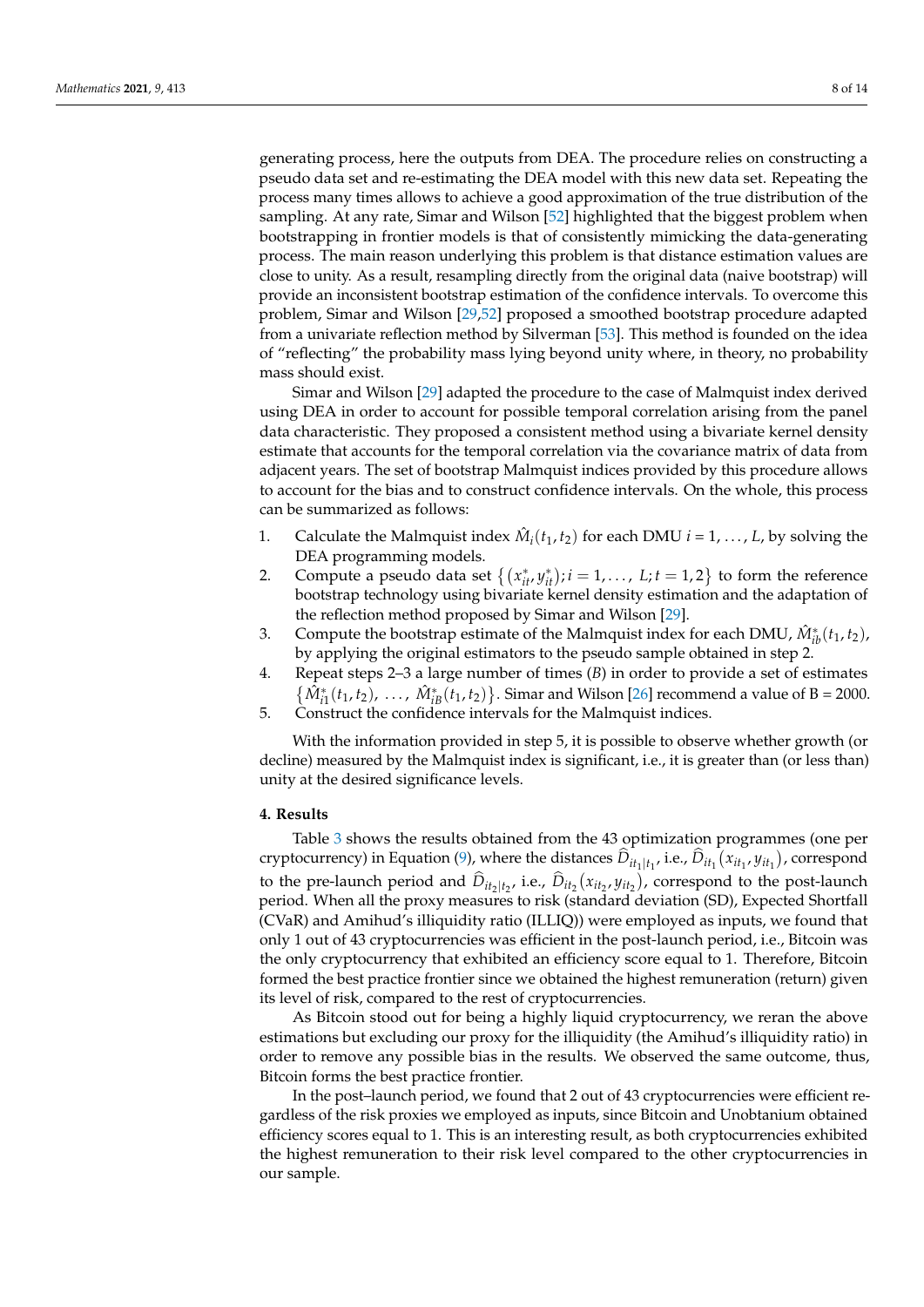<span id="page-8-0"></span>

|                    |              | All Inputs | <b>SD-CVaR Inputs</b> |        |                | All Inputs |        |        | <b>SD-CVaR Inputs</b> |
|--------------------|--------------|------------|-----------------------|--------|----------------|------------|--------|--------|-----------------------|
| Cryptocurrency     | Pre          | Post       | Pre                   | Post   | Cryptocurrency | Pre        | Post   | Pre    | Post                  |
| <b>Bitcoin</b>     | $\mathbf{1}$ | 1          | 1                     | 1      | MaidSafeCoin   | 0.7289     | 0.6687 | 0.7289 | 0.6586                |
| <b>BitShares</b>   | 0.5423       | 0.6553     | 0.5423                | 0.6371 | MonaCoin       | 0.6675     | 0.6810 | 0.6675 | 0.6448                |
| Blackcoin          | 0.5846       | 0.6536     | 0.5846                | 0.6186 | Monero         | 0.6276     | 0.7889 | 0.6276 | 0.7627                |
| Burst              | 0.6222       | 0.6249     | 0.6222                | 0.5995 | Nav-Coin       | 0.6109     | 0.6731 | 0.6109 | 0.6388                |
| Clams              | 0.5521       | 0.6654     | 0.5521                | 0.6654 | <b>NEM</b>     | 0.6916     | 0.8059 | 0.6916 | 0.7397                |
| CloakCoin          | 0.4463       | 0.6080     | 0.4463                | 0.5819 | <b>Nexus</b>   | 0.5930     | 0.6034 | 0.5930 | 0.5354                |
| Counterparty       | 0.5844       | 0.6101     | 0.5844                | 0.6000 | Novacoin       | 0.6370     | 0.4097 | 0.6370 | 0.4097                |
| Dash               | 0.7853       | 0.8369     | 0.7853                | 0.8086 | Nxt            | 0.6381     | 0.7595 | 0.6381 | 0.7279                |
| DigiByte           | 0.5783       | 0.7144     | 0.5783                | 0.6696 | Omni           | 0.5709     | 0.5949 | 0.5709 | 0.5949                |
| DogeCoin           | 0.5424       | 0.7617     | 0.5424                | 0.7059 | Peercoin       | 0.7374     | 0.5264 | 0.7374 | 0.5191                |
| Einsteinium        | 0.4924       | 0.6360     | 0.4924                | 0.6089 | PotCoin        | 0.6846     | 0.6028 | 0.6846 | 0.6028                |
| Emercoin           | 0.5993       | 0.6349     | 0.5993                | 0.6051 | Primecoin      | 0.5249     | 0.5797 | 0.5249 | 0.5325                |
| Ethereum           | 0.8619       | 0.8694     | 0.8619                | 0.8459 | Ripples        | 0.7083     | 0.7327 | 0.7083 | 0.7007                |
| Expanse            | 0.6175       | 0.6474     | 0.6175                | 0.6276 | Siacoin        | 0.6503     | 0.6839 | 0.6503 | 0.6134                |
| Factom             | 0.5720       | 0.5737     | 0.5720                | 0.5594 | Stellar        | 0.5321     | 0.7706 | 0.5321 | 0.7124                |
| Feathercoin        | 0.5260       | 0.5774     | 0.5260                | 0.5694 | Synereo        | 0.6367     | 0.5740 | 0.6367 | 0.5715                |
| FoldingCoin        | 0.6466       | 0.5513     | 0.6466                | 0.5513 | SysCoin        | 0.5353     | 0.5967 | 0.5353 | 0.5668                |
| <b>GameCredits</b> | 0.5984       | 0.6288     | 0.5984                | 0.6190 | Unobtanium     | 0.5277     |        | 0.5277 |                       |
| GoldCoin           | 0.5859       | 0.5452     | 0.5859                | 0.5452 | Vericoin       | 0.4669     | 0.5375 | 0.4669 | 0.5081                |
| Gridcoin           | 0.5690       | 0.5541     | 0.5690                | 0.5541 | Vertcoin       | 0.5279     | 0.6069 | 0.5279 | 0.5859                |
| Gulden             | 0.6818       | 0.7990     | 0.6818                | 0.7807 | Viacoin        | 0.5086     | 0.6914 | 0.5086 | 0.6651                |
| Litecoin           | 0.7389       | 0.9513     | 0.7389                | 0.8999 |                |            |        |        |                       |

**Table 3.** DEA output oriented efficiency scores for cryptocurrencies.

In order to shed more light on the efficient (and inefficient) performance of the cryptocurrencies, we computed the market remuneration (return) for unit of risk (measured through our three proxies) for the pre– and post–launch periods, i.e., the ratio output to input (see Table [4\)](#page-9-0). On the one hand, we observed that Bitcoin obtained the maximum ratio in the pre–launch period independent of the risk proxy used. On the other hand, in the post–launch period, we observed that Unobtanium showed the maximum ratio for CVaR, while Bitcoin still obtained the maximum remuneration per unit of risk when measuring by the standard deviation and the Amihud's illiquidity ratio.

Though revealing, Table [3](#page-8-0) just shows a static picture of economic efficiency (that is, their risk-return trade-off) of our sample of the cryptocurrencies in the pre– and post–launch periods. Consequently, as the efficiency obtained from DEA is a relative efficiency score as compared to other cryptocurrencies, the fact that Bitcoin was efficient in the pre– and post–launch periods did not provide us with much information on the impact of the introduction of the futures market. Given this fact, we computed changes in the economic efficiency of the cryptocurrency market by estimating the Malmquist index from the linear programming model for every cryptocurrency, Equation [\(10\)](#page-6-1). As stated before, the bootstrap method allowed us to construct confidence intervals at desired levels of significance.

Table [5](#page-10-0) exhibits changes in efficiency measured through the Malmquist index and their statistical significance. Table [6](#page-10-1) summarizes the results from Table [5.](#page-10-0) Around the 80% of the cryptocurrencies in our sample experienced a significant change in their risk-return trade-off from 2017 to 2018 regardless of the risk proxies used (34–35 out of 43). According to Table [6,](#page-10-1) the market paid a significantly higher return for unit of risk in 2018 compared to 2017 for 16 out of 43 cryptocurrencies (37%) and a significantly lower return for unit of risk in 2018 compared to 2017 for 19 out of 43 cryptocurrencies (42%). These results were quite similar when we excluded the illiquidity risk measure as an input (44% and 37%, respectively). Therefore, the introduction of the futures on Bitcoin did not seem to have had a wide effect on the cryptocurrency market.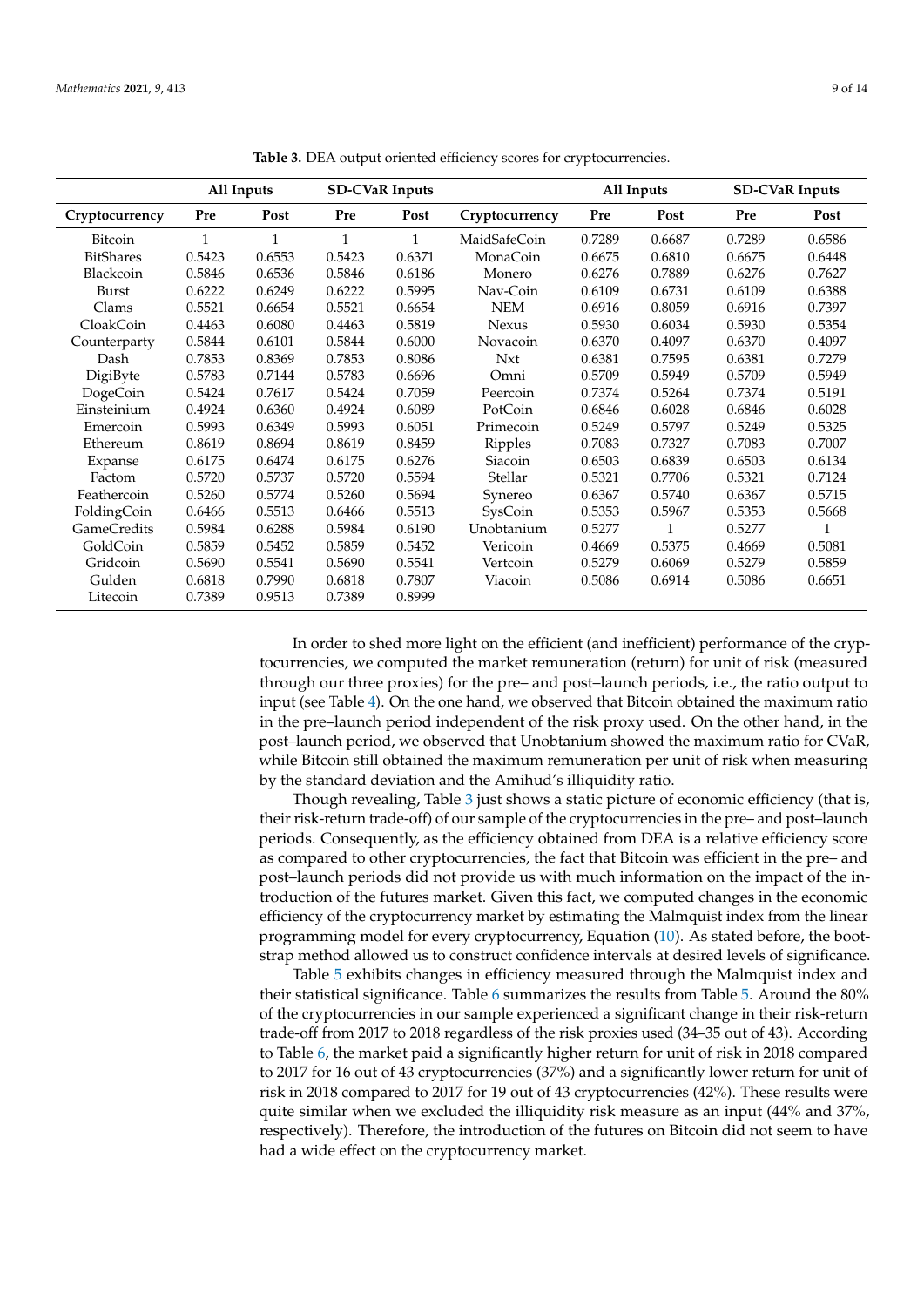$\overline{a}$ 

|                    | Pre-Launch Period |             |                      | Post-Launch Period |             |                       |  |
|--------------------|-------------------|-------------|----------------------|--------------------|-------------|-----------------------|--|
| Cryptocurrency     | <b>SD</b>         | <b>CVaR</b> | <b>ILLIQ</b>         | <b>SD</b>          | <b>CVaR</b> | <b>ILLIQ</b>          |  |
| Bitcoin            | 22.41             | 9.74        | $1.98\times10^{10}$  | 23.62              | 8.81        | $2.17 \times 10^{11}$ |  |
| <b>BitShares</b>   | 9.05              | 5.28        | $1.35 \times 10^{7}$ | 13.75              | 5.78        | $2.57 \times 10^{8}$  |  |
| Blackcoin          | 8.94              | 5.70        | $2.53 \times 10^{6}$ | 12.14              | 5.80        | $3.19 \times 10^{6}$  |  |
| <b>Burst</b>       | 9.70              | 6.06        | $1.16\times10^6$     | 12.20              | 5.55        | $2.90\times10^6$      |  |
| Clams              | 10.55             | 5.38        | $1.39\times10^6$     | 13.75              | 6.12        | $4.83 \times 10^{5}$  |  |
| CloakCoin          | 3.83              | 4.35        | $6.60 \times 10^{4}$ | 11.91              | 5.37        | $7.59 \times 10^{6}$  |  |
| Counterparty       | 8.91              | 5.69        | $1.97 \times 10^{6}$ | 12.73              | 5.47        | $1.11 \times 10^{6}$  |  |
| Dash               | 12.63             | 7.65        | $2.58\times10^8$     | 17.12              | 7.38        | $2.88 \times 10^{9}$  |  |
| DigiByte           | 5.96              | 5.63        | $1.78 \times 10^6$   | 13.02              | 6.30        | $6.42 \times 10^{7}$  |  |
| DogeCoin           | 11.42             | 5.28        | $2.23 \times 10^{7}$ | 13.33              | 6.71        | $2.71 \times 10^{8}$  |  |
| Einsteinium        | 6.26              | 4.80        | $2.72 \times 10^{5}$ | 12.51              | 5.61        | $1.48 \times 10^{7}$  |  |
| Emercoin           | 9.09              | 5.84        | $2.22\times10^6$     | 12.27              | 5.60        | $1.37\times10^7$      |  |
| Ethereum           | 13.96             | 8.40        | $2.46 \times 10^{9}$ | 18.29              | 7.66        | $5.60 \times 10^{10}$ |  |
| Expanse            | 10.10             | 6.02        | $1.54 \times 10^6$   | 12.61              | 5.83        | $9.33\times10^5$      |  |
| Factom             | 11.90             | 5.57        | $3.05\times10^7$     | 12.08              | 5.07        | $6.80 \times 10^{6}$  |  |
| Feathercoin        | 8.38              | 5.12        | $2.62 \times 10^{5}$ | 12.22              | 5.17        | $1.13\times10^6$      |  |
| FoldingCoin        | 9.65              | 6.30        | $4.86\times10^5$     | 12.45              | 4.93        | $2.89\times10^5$      |  |
| <b>GameCredits</b> | 10.24             | 5.83        | $1.08 \times 10^{7}$ | 13.70              | 5.56        | $4.75 \times 10^{6}$  |  |
| GoldCoin           | 8.90              | 5.71        | $9.17 \times 10^{4}$ | 10.64              | 5.12        | $1.30 \times 10^5$    |  |
| Gridcoin           | 9.54              | 5.54        | $2.22 \times 10^{5}$ | 12.49              | 4.95        | $1.93\times10^5$      |  |
| Gulden             | 9.54              | 6.64        | $9.45 \times 10^{5}$ | 16.56              | 7.12        | $2.36\times10^6$      |  |
| Litecoin           | 12.77             | 7.20        | $1.24 \times 10^{9}$ | 17.94              | 8.38        | $1.07\times10^{10}$   |  |
| MaidSafeCoin       | 14.87             | 7.10        | $2.47 \times 10^{7}$ | 14.76              | 5.90        | $3.06 \times 10^{7}$  |  |
| MonaCoin           | 7.40              | 6.50        | $1.05 \times 10^{5}$ | 12.87              | 6.01        | $3.52 \times 10^{7}$  |  |
| Monero             | 12.97             | 6.12        | $2.71 \times 10^{8}$ | 16.18              | 6.95        | $9.47\times10^8$      |  |
| Nav-Coin           | 8.11              | 5.95        | $2.47 \times 10^{6}$ | 12.77              | 5.95        | $9.76 \times 10^{6}$  |  |
| <b>NEM</b>         | 10.93             | 6.74        | $1.49 \times 10^{7}$ | 13.64              | 7.10        | $4.33 \times 10^{8}$  |  |
| Nexus              | 9.64              | 5.78        | $7.82 \times 10^{5}$ | 9.11               | 5.32        | $1.71 \times 10^{7}$  |  |
| Novacoin           | 9.00              | 6.21        | $4.56 \times 10^{5}$ | 7.77               | 3.89        | $1.09 \times 10^{5}$  |  |
| Nxt                | 10.46             | 6.22        | $9.30 \times 10^{6}$ | 15.04              | 6.70        | $5.28\times10^7$      |  |
| Omni               | 7.95              | 5.56        | $1.57\times10^5$     | 12.77              | 5.40        | $2.45\times10^5$      |  |
| Peercoin           | 12.48             | 7.18        | $4.64\times10^6$     | 11.65              | 4.65        | $9.82 \times 10^{6}$  |  |
| PotCoin            | 11.05             | 6.67        | $3.59 \times 10^{6}$ | 12.95              | 5.47        | $6.28 \times 10^{5}$  |  |
| Primecoin          | 9.74              | 5.11        | $7.58 \times 10^5$   | 9.70               | 5.14        | $3.12 \times 10^{6}$  |  |
| Ripples            | 7.63              | 6.90        | $4.30 \times 10^{5}$ | 14.40              | 6.46        | $1.20 \times 10^{10}$ |  |
| Siacoin            | 9.26              | 6.34        | $7.11\times10^6$     | 10.71              | 6.03        | $1.33 \times 10^{8}$  |  |
| Stellar            | 7.34              | 5.18        | $1.42 \times 10^{7}$ | 13.37              | 6.79        | $1.56 \times 10^{9}$  |  |
| Synereo            | 10.40             | 6.20        | $2.54 \times 10^{6}$ | 12.67              | 5.14        | $1.20 \times 10^{6}$  |  |
| SysCoin            | 9.40              | 5.22        | $3.35 \times 10^{6}$ | 11.39              | 5.27        | $1.46 \times 10^{7}$  |  |
| Unobtanium         | 9.01              | 5.14        | $7.82 \times 10^{4}$ | 16.24              | 10.16       | $2.32\times10^5$      |  |
| Vericoin           | 7.59              | 4.55        | $1.98 \times 10^5$   | 9.91               | 4.77        | $2.29 \times 10^{6}$  |  |
| Vertcoin           | 7.65              | 5.14        | $8.12 \times 10^{5}$ | 12.33              | 5.36        | $1.36 \times 10^{7}$  |  |
| Viacoin            | 8.92              | 4.96        | $3.79 \times 10^{5}$ | 13.82              | 6.11        | $1.03 \times 10^{7}$  |  |

<span id="page-9-0"></span>**Table 4.** Ratio Gross Return/input for cryptocurrencies.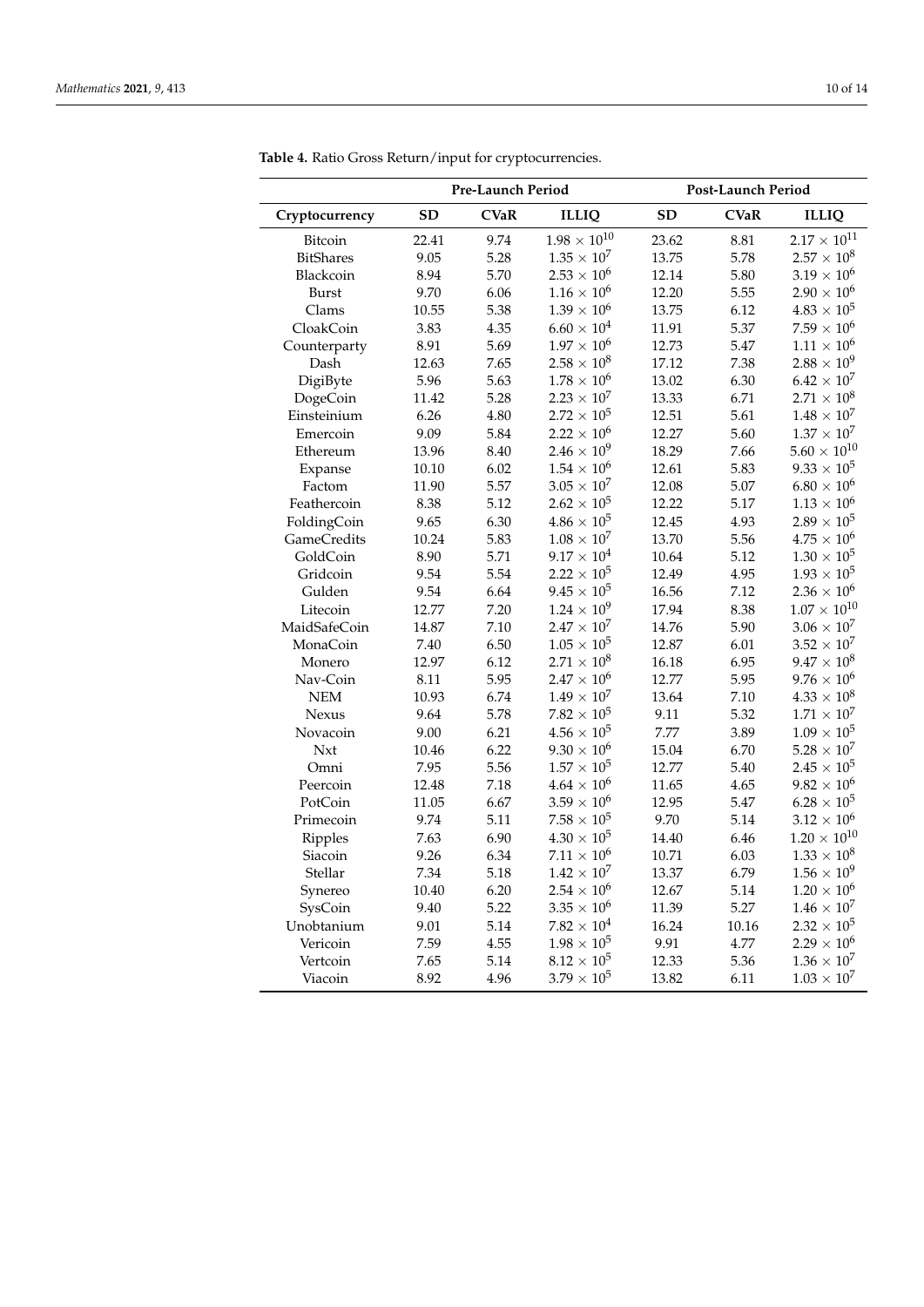| Cryptocurrency     | All Inputs   | <b>SD-CVaR Inputs</b> | Cryptocurrency | All Inputs   | <b>SD-CVaR Inputs</b> |
|--------------------|--------------|-----------------------|----------------|--------------|-----------------------|
| Bitcoin            | $3.1450$ *** | $0.9945**$            | MaidSafeCoin   | $0.8664$ *** | $0.8862$ ***          |
| <b>BitShares</b>   | $1.1126**$   | $1.1643$ ***          | MonaCoin       | 0.9915       | $0.9647$ ***          |
| Blackcoin          | 1.0186       | $1.0600$ ***          | Monero         | $1.1435***$  | $1.1573$ ***          |
| Burst              | $0.9200$ *** | $0.9586$ ***          | Nav-Coin       | 1.0021       | 1.0439                |
| Clams              | $1.1215$ *** | $1.1591$ ***          | <b>NEM</b>     | 1.0551       | $1.0820$ ***          |
| CloakCoin          | $1.3249$ *** | $1.2963$ ***          | <b>Nexus</b>   | $0.9329$ *** | $0.9251$ ***          |
| Counterparty       | $0.9628$ *** | 1.0202                | Novacoin       | $0.6181$ *** | $0.6486$ ***          |
| Dash               | $0.9684$ *** | 1.0168                | <b>Nxt</b>     | $1.0782**$   | $1.1227$ ***          |
| DigiByte           | $1.1240$ *** | $1.1622$ ***          | Omni           | 1.0283       | 1.0418                |
| DogeCoin           | $1.2710$ *** | 1.2558 ***            | Peercoin       | $0.6764$ *** | $0.7099$ ***          |
| Einsteinium        | $1.2048$ *** | 1.2286 ***            | PotCoin        | $0.8228$ *** | $0.8755$ ***          |
| Emercoin           | $0.9634$ *** | 1.0054                | Primecoin      | 1.0138       | $1.0036$ ***          |
| Ethereum           | 1.7295 ***   | $0.9782$ ***          | Ripples        | $0.9616$ *** | $0.9827**$            |
| Expanse            | $0.9653$ *** | 1.0055                | Siacoin        | $0.9530$ *** | $0.9677$ ***          |
| Factom             | $0.9249$ *** | $0.9390$ ***          | Stellar        | $1.3110$ *** | 1.3527 ***            |
| Feathercoin        | 1.0488       | 1.0781 ***            | Synereo        | $0.8547$ *** | $0.9049$ ***          |
| FoldingCoin        | $0.8321$ *** | $0.8740$ ***          | SysCoin        | 1.0119       | 1.0364                |
| <b>GameCredits</b> | $0.9865$ *** | 1.0344                | Unobtanium     | 1.9483 ***   | 1.9483 ***            |
| GoldCoin           | $0.9333$ *** | $0.9333$ ***          | Vericoin       | $1.0862$ *** | $1.0835$ ***          |
| Gridcoin           | $0.9684$ *** | $0.9856**$            | Vertcoin       | 1.0526       | 1.0986 ***            |
| Gulden             | $1.0850$ *** | 1.1378 ***            | Viacoin        | $1.2589$ *** | $1.2724$ ***          |
| Litecoin           | $1.1646$ *** | 1.1964 ***            |                |              |                       |

<span id="page-10-0"></span>Table 5. Changes in efficiency measured through the Malmquist index: pre vs post futures launch periods. \*\*\*/\*\* denotes significance at the 1%/5%/ level.

<span id="page-10-1"></span>**Table 6.** Summary of efficiency changes measured through the Malmquist index (see Table [5\)](#page-10-0).

|                       |                          | All Inputs | <b>SD-CVaR Inputs</b> |
|-----------------------|--------------------------|------------|-----------------------|
| Sample Size           |                          | 43         | 43                    |
| Significant Changes   |                          | 34         | 35                    |
|                       | over sample size         | 79.07%     | 81.40%                |
| Significant increases |                          | 16         | 19                    |
|                       | over significant changes | 47.06%     | 54.29%                |
|                       | over sample size         | 37.21%     | 44.19%                |
| Significant decreases |                          | 18         | 16                    |
|                       | over significant changes | 52.94%     | 45.71%                |
|                       | over sample size         | 41.86%     | 37.21%                |

When we focused on Bitcoin, some interesting results arose. Table [5](#page-10-0) shows that Bitcoin obtained the largest and significant increase in its risk-return trade-off if all the risk proxies were taken into account, giving rise to a Malmquist index value equal to 3.145. Unobtanium obtained the second highest and most significant increase in our sample with a Malmquist index value of 1.948. Therefore, it seems that the introduction of the futures market did have a (significant) strong impact on Bitcoin's risk-return trade-off, improving it. It is interesting to highlight that, when we excluded the illiquidity risk measure as an input, Bitcoin's Malmquist index value turned from greater than 1 (3.145) to less than 1 (0.9945), both changes being statistically significant. In other words, instead of a significant increase in its risk–return trade-off when all the variables were taken into account, we found a significant decrease in its risk–return trade-off. This result gives support to the notion of a mix result for the introduction of the futures market in December 2017. On the one hand, the futures market gave rise to a crashed down of Bitcoin prices, as its value decreased more than 80% in 2018 (from its peak around \$19,800 in December 2017 to a value around \$3,700 at the end of 2018). Therefore, if one exclusively focused on the risk related to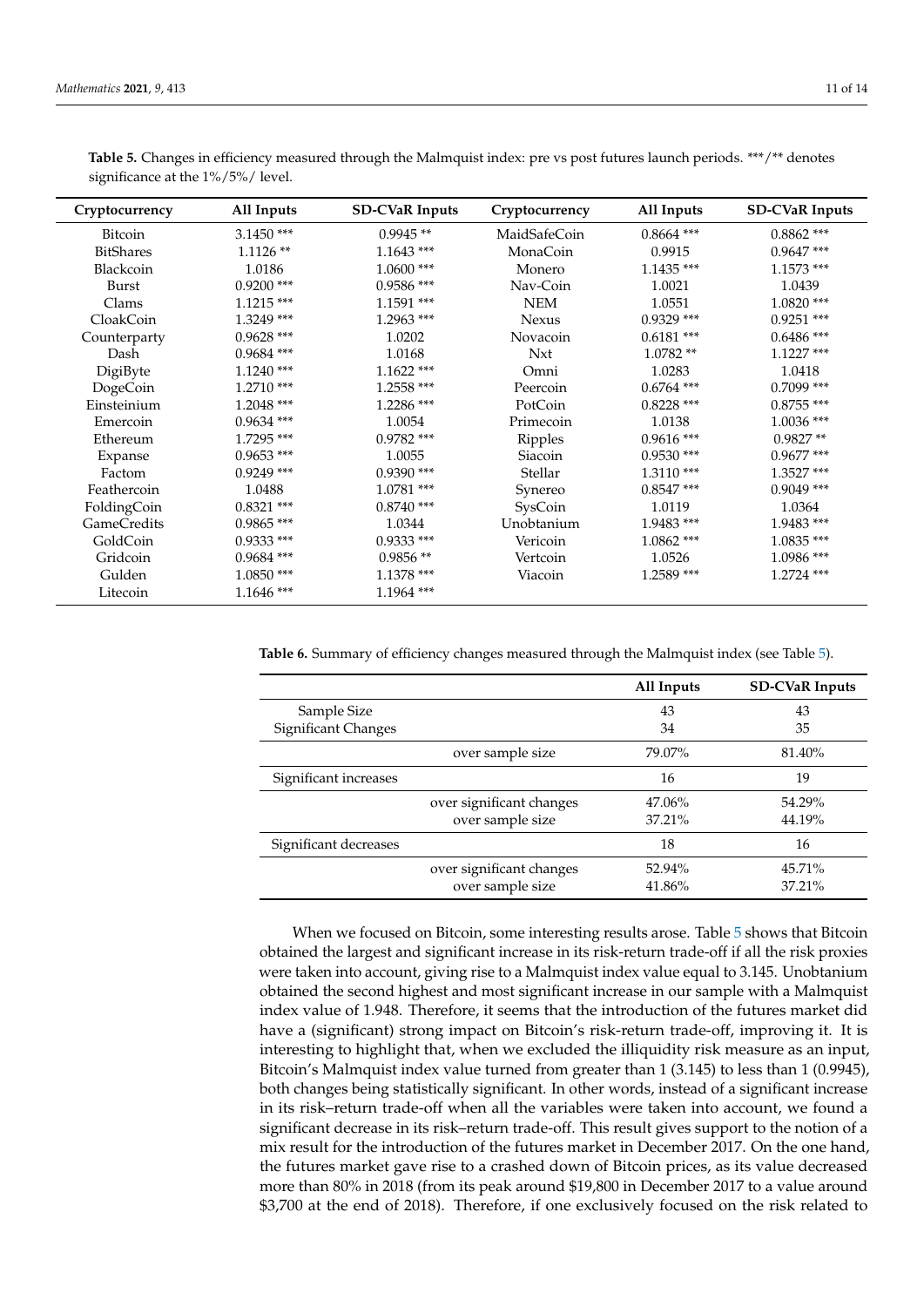the distribution of returns, the obvious conclusion seems to be that the market penalized Bitcoin relative to the rest of cryptocurrencies in our sample. However, our analysis also showed that, when taking into account liquidity (i.e., the illiquidity risk), the introduction of Bitcoin's futures market boosted its risk–return trade-off in relation to the the rest of cryptocurrencies. This result supports the use of Bitcoin as a mean of exchange, instead of an asset, since the introduction of futures market brought it closer to the forex market in terms of liquidity.

## <span id="page-11-4"></span>**5. Conclusions**

The introduction of the futures market on Bitcoin in December 2017 put an end to a year in which its value increased more than 1000 percent until its peak around \$19,800. However, the following year, its value decreased more than 80% (around \$3700 at the end of 2018). In this research, we study the consequences of the introduction of trading futures on Bitcoin from the perspective of the economic efficiency. Unlike informational efficiency, with the economic efficiency of the cryptocurrency market we seek to measure how efficient the market is in relation to the risk-return trade-off, that is, how the market pays for unit of risk. We employ the Malmquist index using distance measures relative to Data Envelopment Analysis (DEA) frontiers in order to estimate changes in economic efficiency and its statistically significance through the bootstrap technique. Our final sample is made up of 43 currencies after removing the 50% of the cryptocurrencies from the initial sample as they failed to provide enough liquidity and, thus, they cannot be used as means of exchange. Our results show that the introduction of the futures on Bitcoin does not seem to have had a wide effect on our sample of cryptocurrencies as we find similar percentages of significant increases and decreases of risk-return trade-off changes. However, when we focus on Bitcoin, our results suggest that the introduction of Bitcoin's futures market boosted its risk-return trade-off, relative to the rest of cryptocurrencies, given its high liquidity. This outcome supports the view of Bitcoin as a mean of exchange instead of an asset, compared to the rest of the cryptocurrency market.

**Author Contributions:** Conceptualization, D.V.-T., A.M.I. and J.E.F.; Data curation, D.V.-T.; Methodology, A.M.I. and J.E.F.; Writing—Original draft, A.M.I. and J.E.F.; Writing—Review & editing, D.V.-T., A.M.I. and J.E.F. All authors have read and agreed to the published version of the manuscript.

**Funding:** This research received no external funding.

**Institutional Review Board Statement:** Not applicable.

**Informed Consent Statement:** Not applicable.

**Data Availability Statement:** Not applicable.

**Conflicts of Interest:** The authors declare no conflict of interest.

## **Abbreviations**

| CME |  |  |  | Chicago Board Options Exchange |
|-----|--|--|--|--------------------------------|
|-----|--|--|--|--------------------------------|

- CBOE Chicago Board Options Exchange
- CVaR Conditional Value at Risk (Expected Shortfall)
- DEA Data Envelopment Analysis
- DMU Decision Making Units
- SD Standard Desviation
- VaR Value at Risk

#### **References**

- <span id="page-11-0"></span>1. Nakamoto, S. *Bitcoin: A Peer-to-Peer Electronic Cash System*; Working Paper. 2008. Available online: [https://nakamotoinstitute.](https://nakamotoinstitute.org/bitcoin/) [org/bitcoin/](https://nakamotoinstitute.org/bitcoin/) (accessed on 10 January 2019)
- <span id="page-11-1"></span>2. Phillips, P.C.; Shi, S.; Yu, J. Testing for multiple bubbles: Historical episodes of exuberance and collapse in the S&P 500. *Int. Econ. Rev.* **2015**, *56*, 1043–1078.
- <span id="page-11-2"></span>3. Fry, J. Booms, busts and heavy-tails: The story of Bitcoin and cryptocurrency markets? *Econ. Lett.* **2018**, *171*, 225–229. [\[CrossRef\]](http://doi.org/10.1016/j.econlet.2018.08.008)
- <span id="page-11-3"></span>4. Corbet, S.; Lucey, B.; Yarovaya, L. Datestamping the Bitcoin and Ethereum bubbles. *Financ. Res. Lett.* **2018**, *26*, 81–88. [\[CrossRef\]](http://dx.doi.org/10.1016/j.frl.2017.12.006)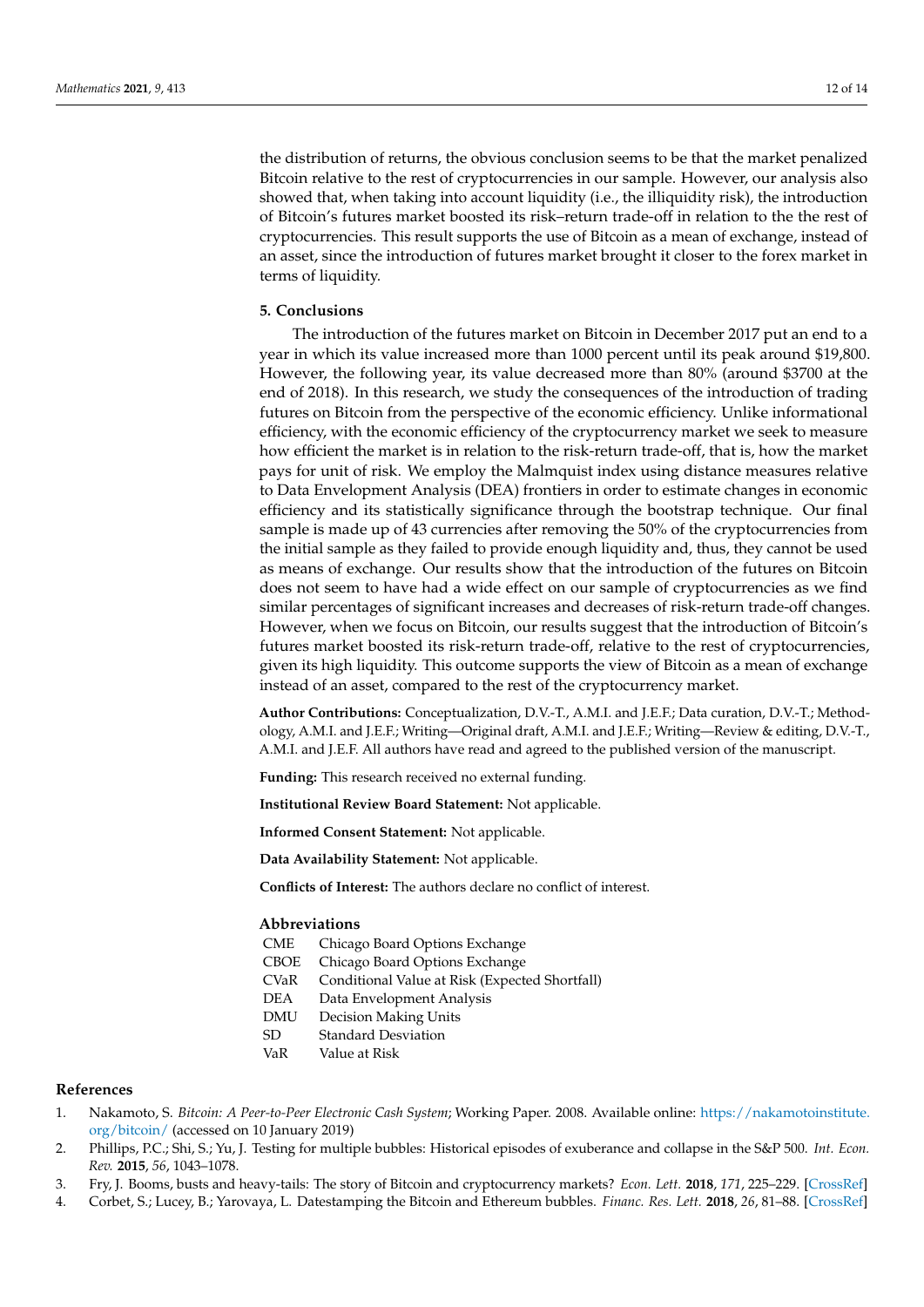- <span id="page-12-0"></span>5. Bouri, E.; Shahzad, S.J.H.; Roubaud, D. Co-explosivity in the cryptocurrency market. *Financ. Res. Lett.* **2019**, *29*, 178–183. [\[CrossRef\]](http://dx.doi.org/10.1016/j.frl.2018.07.005)
- <span id="page-12-1"></span>6. Vidal-Tomás, D.; Ibáñez, A.M.; Farinós, J.E. Herding in the cryptocurrency market: CSSD and CSAD approaches. *Financ. Res. Lett.* **2019**, *30*, 181–186. [\[CrossRef\]](http://dx.doi.org/10.1016/j.frl.2018.09.008)
- <span id="page-12-2"></span>7. Yi, S.; Xu, Z.; Wang, G.J. Volatility connectedness in the cryptocurrency market: Is Bitcoin a dominant cryptocurrency? *Int. Rev. Financ. Anal.* **2018**, *60*, 98–114. [\[CrossRef\]](http://dx.doi.org/10.1016/j.irfa.2018.08.012)
- <span id="page-12-3"></span>8. Corbet, S.; Lucey, B.; Peat, M.; Vigne, S. Bitcoin Futures—What use are they? *Econ. Lett.* **2018**, *172*, 23–27. [\[CrossRef\]](http://dx.doi.org/10.1016/j.econlet.2018.07.031)
- <span id="page-12-5"></span>9. Hale, G.; Krishnamurthy, A.; Kudlyak, M.; Shultz, P. How futures trading changed bitcoin prices. *FRBSF Econ. Lett.* **2018**, *12*.
- <span id="page-12-4"></span>10. Köchling, G.; Müller, J.; Posch, P.N. Does the introduction of futures improve the efficiency of Bitcoin? *Financ. Res. Lett.* **2019**, *30*, 367–370. [\[CrossRef\]](http://dx.doi.org/10.1016/j.frl.2018.11.006)
- <span id="page-12-6"></span>11. Fostel, A.; Geanakoplos, J. Tranching, CDS, and asset prices: How financial innovation can cause bubbles and crashes. *Am. Econ. J. Macroecon.* **2012**, *4*, 190–225. [\[CrossRef\]](http://dx.doi.org/10.1257/mac.4.1.190)
- <span id="page-12-7"></span>12. Yaya, O.S.; Ogbonna, A.E.; Olubusoye, O.E. How persistent and dynamic inter-dependent are pricing of Bitcoin to other cryptocurrencies before and after 2017/18 crash? *Phys. A Stat. Mech. Appl.* **2019**, *531*, 121732. [\[CrossRef\]](http://dx.doi.org/10.1016/j.physa.2019.121732)
- <span id="page-12-8"></span>13. Kallinterakis, V.; Wang, Y. Do investors herd in cryptocurrencies–and why? *Res. Int. Bus. Financ.* **2019**, *50*, 240–245. [\[CrossRef\]](http://dx.doi.org/10.1016/j.ribaf.2019.05.005)
- <span id="page-12-9"></span>14. Edwards, F.R. Does futures trading increase stock market volatility? *Financ. Anal. J.* **1988**, *44*, 63–69. [\[CrossRef\]](http://dx.doi.org/10.2469/faj.v44.n1.63)
- <span id="page-12-10"></span>15. Bologna, P.; Cavallo, L. Does the introduction of stock index futures effectively reduce stock market volatility? Is the 'futures effect' immediate? Evidence from the Italian stock exchange using GARCH. *Appl. Financ. Econ.* **2002**, *12*, 183–192. [\[CrossRef\]](http://dx.doi.org/10.1080/09603100110088085)
- <span id="page-12-11"></span>16. Chang, E.C.; Cheng, J.W.; Pinegar, J.M. Does futures trading increase stock market volatility? The case of the Nikkei stock index futures markets. *J. Bank. Financ.* **1999**, *23*, 727–753. [\[CrossRef\]](http://dx.doi.org/10.1016/S0378-4266(98)00069-7)
- <span id="page-12-12"></span>17. Ryoo, H.J.; Smith, G. The impact of stock index futures on the Korean stock market. *Appl. Financ. Econ.* **2004**, *14*, 243–251. [\[CrossRef\]](http://dx.doi.org/10.1080/0960310042000201183)
- <span id="page-12-13"></span>18. Urquhart, A. The inefficiency of Bitcoin. *Econ. Lett.* **2016**, *148*, 80–82. [\[CrossRef\]](http://dx.doi.org/10.1016/j.econlet.2016.09.019)
- 19. Bariviera, A.F. The inefficiency of Bitcoin revisited: A dynamic approach. *Econ. Lett.* **2017**, *161*, 1–4. [\[CrossRef\]](http://dx.doi.org/10.1016/j.econlet.2017.09.013)
- <span id="page-12-29"></span>20. Vidal-Tomás, D.; Ibañez, A. Semi-strong efficiency of Bitcoin. *Financ. Res. Lett.* **2018**, *27*, 259–265. [\[CrossRef\]](http://dx.doi.org/10.1016/j.frl.2018.03.013)
- 21. Vidal-Tomás, D.; Ibáñez, A.M.; Farinós, J.E. Weak efficiency of the cryptocurrency market: A market portfolio approach. *Appl. Econ. Lett.* **2019**, *26*, 1627–1633. [\[CrossRef\]](http://dx.doi.org/10.1080/13504851.2019.1591583)
- <span id="page-12-14"></span>22. Vidal-Tomás, D. All the frequencies matter in the Bitcoin market: An efficiency analysis. *Appl. Econ. Lett.* **2020**, 1–7. [\[CrossRef\]](http://dx.doi.org/10.1080/13504851.2020.1861196)
- <span id="page-12-15"></span>23. Von Neumann, J.; Morgenstern, O. *Theory Games Economic Behavior*; Princeton University Press: Princeton, NJ, USA, 1944; Volume 3.
- <span id="page-12-16"></span>24. Cook, W.D.; Seiford, L.M. Data envelopment analysis (DEA)–Thirty years on. *Eur. J. Oper. Res.* **2009**, *192*, 1–17. [\[CrossRef\]](http://dx.doi.org/10.1016/j.ejor.2008.01.032)
- <span id="page-12-17"></span>25. Markowitz, H. Portfolio selection. *J. Financ.* **1952**, *7*, 77–91.
- <span id="page-12-18"></span>26. Simar, L.; Wilson, P.W. Statistical inference in nonparametric frontier models: The state of the art. *J. Product. Anal.* **2000**, *13*, 49–78. [\[CrossRef\]](http://dx.doi.org/10.1023/A:1007864806704)
- <span id="page-12-19"></span>27. Efron, B. Computers and the theory of statistics: Thinking the unthinkable. *SIAM Rev.* **1979**, *21*, 460–480. [\[CrossRef\]](http://dx.doi.org/10.1137/1021092)
- <span id="page-12-20"></span>28. Efron, B.; Tibshirani, R.J. *An Introduction to the Bootstrap*; CRC Press: Boca Raton, FL, USA, 1994.
- <span id="page-12-21"></span>29. Simar, L.; Wilson, P.W. Estimating and bootstrapping Malmquist indices. *Eur. J. Oper. Res.* **1999**, *115*, 459–471. [\[CrossRef\]](http://dx.doi.org/10.1016/S0377-2217(97)00450-5)
- <span id="page-12-22"></span>30. Geys, B.; Heinemann, F.; Kalb, A. Local government efficiency in German municipalities. *Raumforsch. Raumordn.* **2013**, *71*, 283–293. [\[CrossRef\]](http://dx.doi.org/10.1007/s13147-012-0191-x)
- <span id="page-12-23"></span>31. Doumpos, M.; Cohen, S. Applying data envelopment analysis on accounting data to assess and optimize the efficiency of Greek local governments. *Omega* **2014**, *46*, 74–85. [\[CrossRef\]](http://dx.doi.org/10.1016/j.omega.2014.02.004)
- <span id="page-12-24"></span>32. Pendaraki, K. Mutual fund performance evaluation using data envelopment analysis with higher moments. *J. Appl. Financ. Bank.* **2012**, *2*, 97.
- 33. Gardijan, M.; Krišto, J. Efficiency of mutual funds in Croatia: A DEA-based approach applied in the pre-crisis, crisis and post crisis period. *Croat. Oper. Res. Rev.* **2017**, *8*, 79–95. [\[CrossRef\]](http://dx.doi.org/10.17535/crorr.2017.0005)
- <span id="page-12-25"></span>34. Chen, Z.; Lin, R. Mutual fund performance evaluation using data envelopment analysis with new risk measures. *OR Spectr.* **2006**, *28*, 375–398. [\[CrossRef\]](http://dx.doi.org/10.1007/s00291-005-0032-1)
- <span id="page-12-26"></span>35. Ismail, M.K.A.; Abd Rahman, N.M.N.; Salamudin, N.; Kamaruddin, B.H. DEA portfolio selection in Malaysian stock market. In Proceedings of the 2012 International Conference on Innovation Management and Technology Research, Malacca, Malaysia, 21–22 May 2012; pp. 739–743.
- <span id="page-12-27"></span>36. Lim, S.; Oh, K.W.; Zhu, J. Use of DEA cross-efficiency evaluation in portfolio selection: An application to Korean stock market. *Eur. J. Oper. Res.* **2014**, *236*, 361–368. [\[CrossRef\]](http://dx.doi.org/10.1016/j.ejor.2013.12.002)
- <span id="page-12-28"></span>37. Lopes, A.; Lanzer, E.; Lima, M.; da Costa, N., Jr. DEA investment strategy in the Brazilian stock market. *Econ. Bull.* **2008**, *13*, 1–10.
- <span id="page-12-30"></span>38. Rockafellar, R.T.; Uryasev, S. Optimization of conditional value-at-risk. *J. Risk* **2000**, *2*, 21–42. [\[CrossRef\]](http://dx.doi.org/10.21314/JOR.2000.038)
- 39. Gilli, M.; Këllezi, E.; Hysi, H. *A Data-Driven Optimization Heuristic for Downside Risk Minimization*; Research Paper Series No.06–2; Swiss Finance Institute: Zürich, Switzerland, 2006.
- <span id="page-12-31"></span>40. Baixauli-Soler, J.S.; Alfaro-Cid, E.; Fernandez-Blanco, M.O. Mean-VaR portfolio selection under real constraints. *Comput. Econ.* **2011**, *37*, 113–131. [\[CrossRef\]](http://dx.doi.org/10.1007/s10614-009-9195-1)
- <span id="page-12-32"></span>41. Artzner, P.; Delbaen, F.; Eber, J.M.; Heath, D. Coherent measures of risk. *Math. Financ.* **1999**, *9*, 203–228. [\[CrossRef\]](http://dx.doi.org/10.1111/1467-9965.00068)
- <span id="page-12-33"></span>42. Amihud, Y.; Mendelson, H. Asset pricing and the bid-ask spread. *J. Financ. Econ.* **1986**, *17*, 223–249. [\[CrossRef\]](http://dx.doi.org/10.1016/0304-405X(86)90065-6)